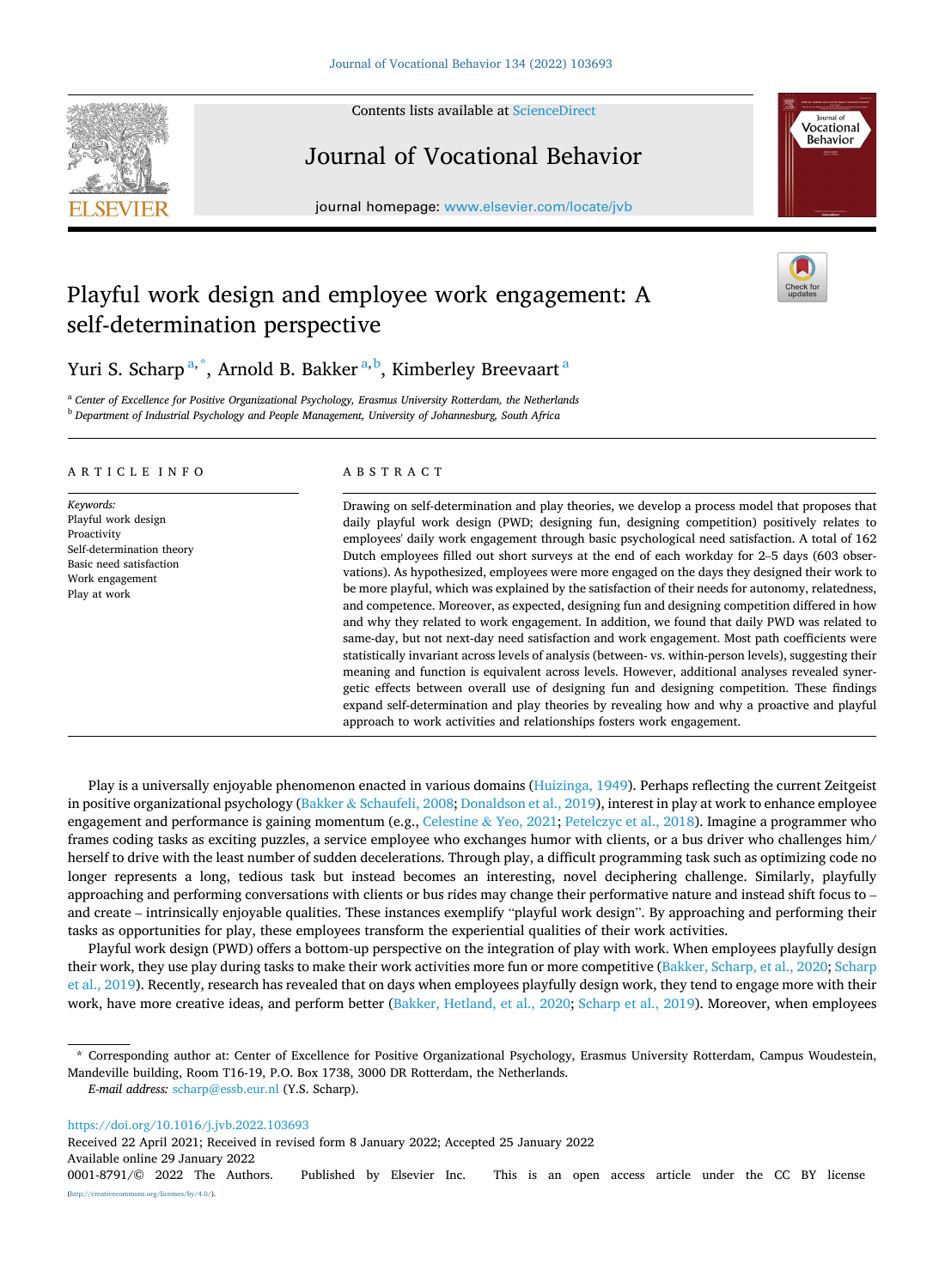design their work to be more playful, they are more effective in dealing with adverse conditions such as hindrance stressors and rumination about the COVID-19 crisis (Bakker & [van Wingerden, 2021](#page-13-0); [Scharp, Breevaart et al., 2021\)](#page-14-0).

While a growing body of evidence shows that PWD relates to enhanced well-being, the goal of the present study is to explain *how*, *why, and when PWD promotes and protects well-being. We build on self-determination theory (SDT[;Deci et al., 2017](#page-13-0); Deci & [Ryan,](#page-13-0)* [2000\)](#page-13-0) and multilevel theories [\(Chen et al., 2005](#page-13-0); [Xanthopoulou](#page-14-0) & Bakker, 2021) to develop an intra- and interindividual process model to elucidate why PWD fosters vigor, enthusiasm, and absorption (i.e., work engagement). We propose that PWD promotes need satisfaction and work engagement across levels of analysis (Deci & [Ryan, 2000](#page-13-0); [Deci et al., 2017](#page-13-0); see Fig. 1). Moreover, our research highlights that the specific dimensions of PWD, designing fun and designing competition, differ in how and why they foster work engagement. We argue that designing fun and designing competition both instill a sense of volition and ownership (i.e., satisfy the need for autonomy), but that designing fun specifically fosters a sense of belongingness and connectedness (i.e., relatedness), whereas designing competition specifically promotes the experience of achievement and efficacy (i.e., competence). Furthermore, we investigate the transient nature of daily PWD by examining whether the associations with need satisfaction and work engagement pertain to the same as well as the next workday. Finally, we assess whether PWD manifests itself in equivalent ways when we compare situations (differences between days) with individuals (differences between persons). By testing intra- and interindividual processes simultaneously in a multilevel model, findings may reveal equivalence or discrepancies between associations across levels of analysis. For instance, an individual may feel relatively more autonomous on days they design fun in comparison with other weekdays (withinperson differences) but may not differ from their less playful counterpart in their average level of satisfaction of the need for autonomy (between-person differences). While multilevel investigations regarding the generalizability of processes across levels are rare [\(Xanthopoulou](#page-14-0) & Bakker, 2021), this example illustrates we cannot assume equivalence of coefficients across levels of analysis. Indeed, "scholars must consider how research generalizes across levels" ([Chen et al., 2005,](#page-13-0) p. 375).

Our research contributes to the literature in four significant ways. First, we expand the literature on SDT. Although SDT postulates that individuals may proactively satisfy their psychological needs, previous research has mainly studied how the environment nurtures the satisfaction of basic needs (cf. Bakker & [van Woerkom, 2017\)](#page-13-0). That is, research has mainly considered how certain environmental conditions such as job characteristics satisfy employees' basic needs. Thus, while ample research has been dedicated to studying how external factors cultivate basic need satisfaction ([van den Broeck et al., 2016](#page-14-0)), scant research has studied what employees can actually do themselves to nurture their basic needs (Bakker & [van Woerkom, 2017;](#page-13-0) Bakker & [Oerlemans, 2019\)](#page-13-0).

Second, we contribute to the literature on PWD by developing an understanding of how and why designing fun and designing competition foster work engagement across levels. Therefore, the present study may elucidate the mechanisms that explain previous findings such as why PWD especially benefits well-being for certain individuals ([Scharp et al., 2019](#page-14-0)), reduces the negative



**Fig. 1.** Path diagram identifying the proposed and detected relations between the variables of the mediation model. *Note.*  $j =$  individual;  $i =$  daily.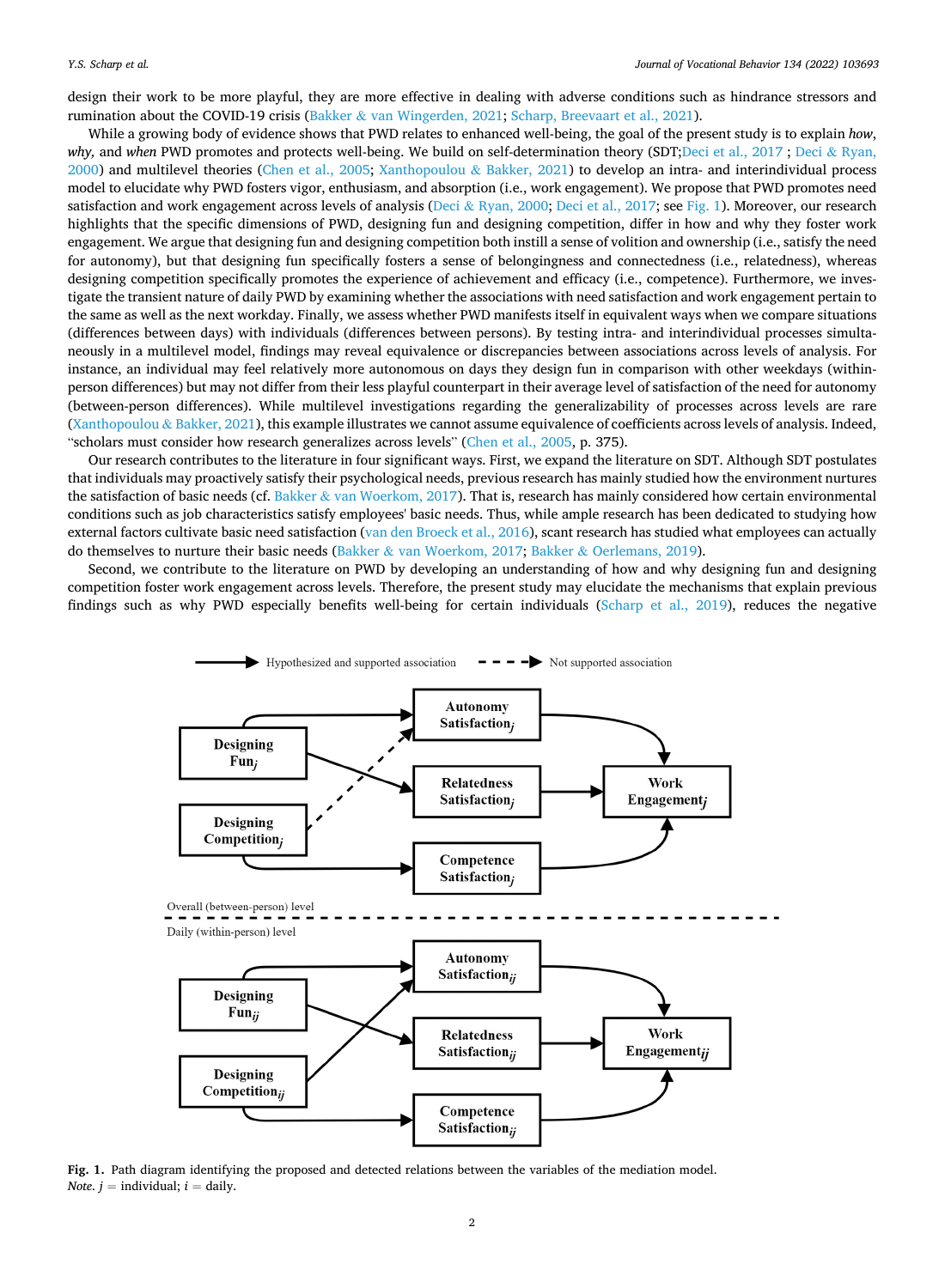consequences of certain hindrance job demands [\(Scharp, Breevaart, et al., 2021](#page-14-0)), benefits in-role performance when time pressure is low [\(Bakker, Hetland, et al., 2020](#page-13-0)), and mitigates the impact of rumination about COVID-19 on depressive symptoms [\(Bakker](#page-13-0) & Van [Wingerden, 2021](#page-13-0)).

Third, while theory suggests play is a transient phenomenon that operates within a specific timeframe [\(Huizinga, 1949;](#page-13-0) [Mainemelis](#page-14-0) & [Ronson, 2006](#page-14-0)), scant empirical research investigated the temporality of play. Indeed, in a review of the literature, [Petelczyc et al.](#page-14-0) [\(2018\)](#page-14-0) argue "Although a variety of outcomes have been examined as consequences of play, little attention has focused on whether these outcomes occur immediately or are more delayed and occur in the long term" (p. 179). We investigate to what extent PWD predicts same-day as well as next-day need satisfaction and work engagement, which advances knowledge about the day-to-day dynamics of play.

Finally, by developing a two-level process model and assessing the equivalence of the proposed associations across levels of analysis, we answer calls for multilevel research on play, need satisfaction, and work engagement (Brown & [Ryan, 2007;](#page-13-0) [Petelczyc](#page-14-0) [et al., 2018](#page-14-0); [Xanthopoulou](#page-14-0) & Bakker, 2021). The findings may add to the parsimony in theory regarding how the processes operate or reveal that additional theorizing is warranted.

# **1. Theoretical background**

## *1.1. Self-determination theory*

SDT is a macro theory about the drivers of human motivation [\(Deci et al., 2017](#page-13-0); Deci & [Ryan, 2000](#page-13-0)). This theory is rooted in the premise that humans have a natural inclination towards psychological growth, integration, and well-being (Deci & [Vansteenkiste,](#page-13-0) [2004\)](#page-13-0). Whether individuals actualize their natural inclinations depends on the satisfaction of the basic psychological needs for autonomy, relatedness, and competence. Individuals are motivated by, and drawn to, experiences of self-determination, volition (au-tonomy), a sense of belonging, genuine connection (relatedness), feeling capable, and achieving success (competence; Deci & [Ryan,](#page-13-0) [2000\)](#page-13-0). The SDT conceptualizations of the need for autonomy and competence differ from related concepts in the organizational psychology literature. Namely, while job autonomy is often equated to decision latitude and job competence to proficiency ([Hackman](#page-13-0) & [Oldham, 1976;](#page-13-0) Morgeson & [Humphrey, 2006\)](#page-14-0), SDT defines the satisfaction of the need for autonomy and competence as essential psychological nutriments for ongoing psychological growth and well-being (Deci & [Ryan, 2000\)](#page-13-0). Thus, while these constructs are related, they are distinct. For instance, meta-analytic analyses indicate that job autonomy overlaps modestly with the satisfaction of the need for autonomy ( $r = 0.38$ ; [van den Broeck et al., 2016;](#page-14-0) [Cohen, 1988](#page-13-0)).

The alluring and motivational potential of basic needs derives from their broadening and essential nature. That is, while basic need satisfaction advances psychological growth and integration, their frustration will foster developmental deficits and fragmentation [\(Vansteenkiste](#page-14-0) & Ryan, 2013). In accordance with these principles, numerous studies revealed that organizations can foster employees' motivation by designing a work environment that nurtures the basic needs for autonomy, relatedness, and competence [\(van den](#page-14-0) [Broeck et al., 2016](#page-14-0)). However, the proposition by SDT that individuals may proactively seek or create situations to satisfy their basic needs themselves received relatively little attention (Deci & [Ryan, 1980](#page-13-0); Deci & [Vansteenkiste, 2004\)](#page-13-0).

## *1.2. Playful work design*

To foster research on how employees satisfy their needs, [Bakker and van Woerkom \(2017\)](#page-13-0) called for research on 'self-determination strategies'. Self-determination strategies concern proactive behaviors that satisfy basic needs and facilitate optimal experiences during work. Playful work design (PWD) represents a self-determination strategy that refers to the use of play during work [\(Bakker, Scharp,](#page-13-0) [et al., 2020](#page-13-0); [Scharp et al., 2019\)](#page-14-0). PWD is defined as the proactive cognitive-behavioral orientation to work activities that employees utilize to (1) design fun and (2) design competition ([Scharp et al., 2019\)](#page-14-0). PWD builds on the notion that "play" is not an activity, but rather an approach to performing an activity (Mainemelis & [Ronson, 2006](#page-14-0)). Thus, PWD represents an individual work design strategy a self-initiated strategy to organize one's work tasks and activities ([Parker et al., 2017](#page-14-0)). That is, when individuals design their work to be playful, they cognitively and behaviorally reorganize their activities through play. For instance, approaching and performing work activities with a playful narrative or as exciting competitions may provide employees with meaning, fun, and challenge by creating surprises and complexities (e.g., what will I discover?; will I beat my record?) and resolving them (e.g., I found an amusing explanatory narrative; I beat my record).

PWD differs from other bottom-up work design strategies such as job crafting because of its focus on changing the experience of work by approaching and performing activities in a playful fashion rather than altering one's occupational role through expansion and contraction [\(Lazazzara et al., 2020](#page-13-0)). That is, job crafting can be conceptualized as self-initiated expansion (promotion/approachoriented) and contraction (prevention/avoidance-oriented) of the scope of the job ([Laurence, 2010](#page-13-0); [Wrzesniewski](#page-14-0) & Dutton, 2001; Zhang & [Parker, 2019](#page-14-0)). Building on this framework, Bindl et al.  $(2019)$  discuss task, relational, skill, and cognitive crafting. To illustrate, a criminal defense attorney may try to get to know certain colleagues in the firm while avoiding others (relational crafting), participate in courses to advance or maintain expertise (skill crafting), take on additional tasks or hire an assistant to work on certain tasks (task crafting), and reflect on how their work maintains justice or avoid thinking about clients that were guilty (cognitive crafting). In contrast with these examples, PWD does not change the scope of one's job but instead focuses on changing the experience of work activities by approaching and performing them in a playful fashion. For instance, the lawyer may aim to make meetings with their colleague regarding a case more fun by integrating humor (designing fun) or more challenging by trying to predict their opinion (designing competition). In support of the distinction between PWD and job crafting, a recent daily diary study revealed that PWD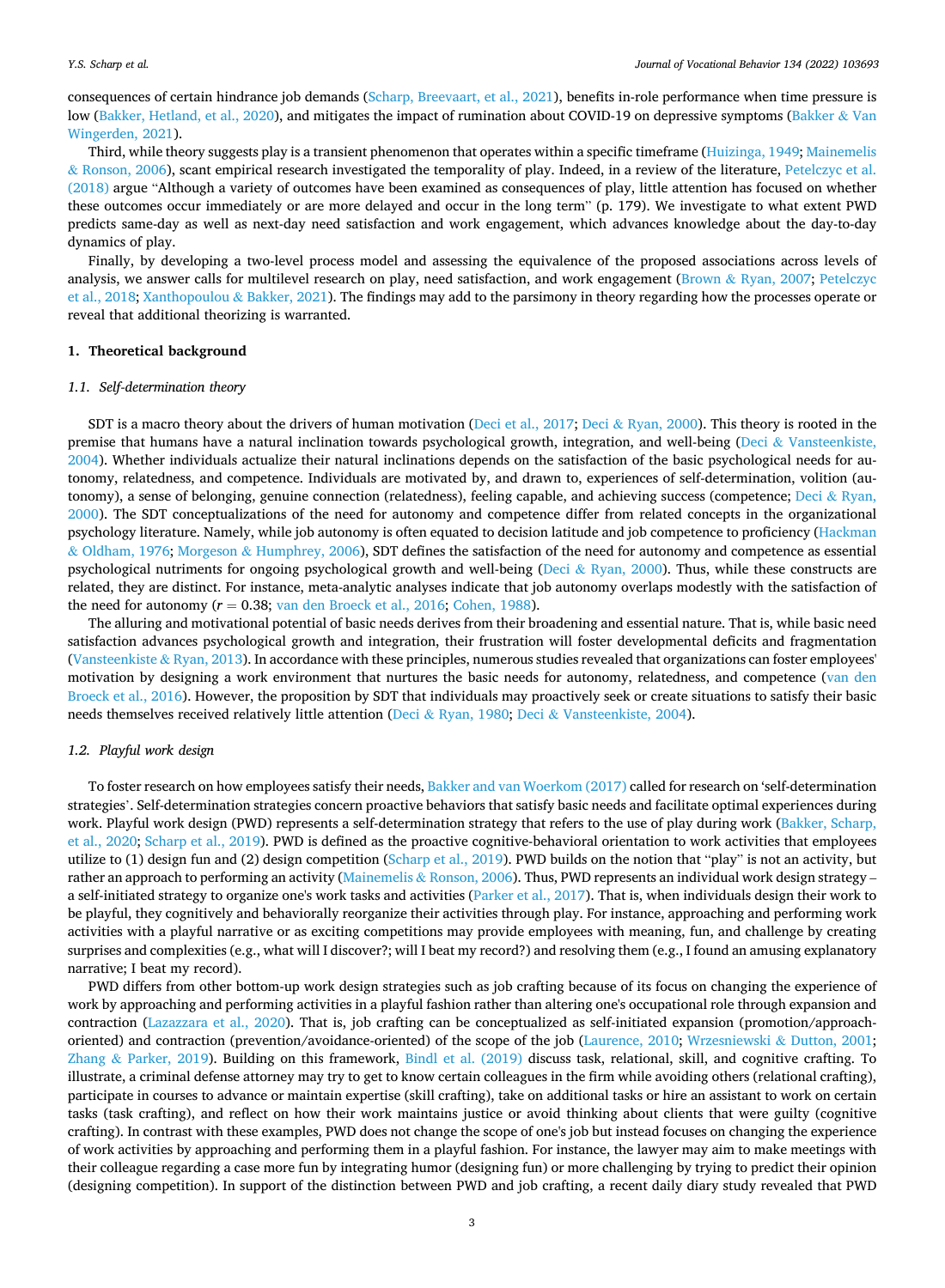#### <span id="page-3-0"></span>incrementally predicts other-rated job performance beyond job crafting [\(Bakker, Hetland, et al., 2020\)](#page-13-0).

Designing fun encompasses ludic play strategies such as the use of humor and fantasy that focus on light-hearted pleasure (i.e., amusement, fun). Designing competition comprises agonistic play strategies such as the use of goals and rules that focus on the pleasure derived from stretching one's skill (i.e., diligence, challenge). The dimensions of PWD reflect the duality described in the play literature that characterizes play in terms such as unstructured or structured, imaginary or real, playful or serious, arbitrary or rulebound, and irrational or rational (Kolb & [Kolb, 2005\)](#page-13-0). When individuals design work to be more playful, they tend to report more optimal experiences such as work engagement – an affective-motivational work-related state of well-being characterized by vigor, dedication, and absorption [\(Scharp et al., 2019](#page-14-0); [Scharp, Bakker, et al., 2021](#page-14-0); [Schaufeli et al., 2002\)](#page-14-0). While these studies indicate that PWD relates to work engagement, the mechanism that explains this association remains elusive. Building on SDT, we argue that the self-determined satisfaction of the need for autonomy, relatedness, and competence may explain the association between PWD and employee engagement.

# *1.3. Playful work design and the need for autonomy*

The need for autonomy describes the need for experiences of volition, self-direction, and choice [\(DeCharms, 1968;](#page-13-0) Deci & [Ryan,](#page-13-0) [2000\)](#page-13-0). Such agency experiences emerge when behavior is self-endorsed and an expression of the self. Proactive behaviors like PWD nurture autonomy experiences due to their self-starting nature (Strauss & [Parker, 2014](#page-14-0)). That is, individuals *choose* to engage in proactive behaviors, which fosters a sense of autonomy. Moreover, quasi-experimental and observational research suggests that the use of humor and fantasy — core components of designing fun — may promote autonomy experiences by enabling employees to take control of their situation and internal state (Crawford & [Caltabiano, 2011](#page-13-0); [Honeycutt et al., 1989\)](#page-13-0). To illustrate, on days when cashiers exchange jokes with customers or imagine funny narratives, they may actively direct the situation and their emotions; creating a sense of control where others may experience heteronomy (i.e., sense of being controlled). Similarly, when employees design competition during work, they create personal goals; taking control of direction and focus. For instance, on days when retail sales workers create personal challenges such as folding items within a time limit or closing more sales than yesterday, they take control of how they perform their work. Research suggests that such personally formulated goals promote a sense of self-direction and volition [\(Patall](#page-14-0) [et al., 2008](#page-14-0)). Taken together, we propose:

**Hypothesis 1**. On days when employees (a) design fun and (b) design competition, they feel more engaged with work because they satisfy their need for autonomy.

# *1.4. Designing fun and the need for relatedness*

The need for relatedness refers to experiences of interpersonal affiliation, belongingness, and unity (Baumeister & [Leary, 1995](#page-13-0)). Situations that cause employees to perceive themselves as part of a group, care for others, or develop affiliative relationships with colleagues, satisfy the need for relatedness (Deci & [Ryan, 2000](#page-13-0)). Employees may stimulate experiences of relatedness through designing fun because this behavior implies fostering lighthearted interactions with others and making activities fun for all parties involved such as colleagues or clients [\(Scharp et al., 2019](#page-14-0)). For instance, theoretical and empirical literature suggests that the use of humor creates social closeness and intimacy in relationships by fostering harmony, collegiality, and trust ([Mesmer-Magnus et al.,](#page-14-0) [2012\)](#page-14-0). Similarly, the use of imagination to produce entertaining and interpersonal scenarios relates to feelings of connectedness and belongingness (Honeycutt & [Keaton, 2012;](#page-13-0) [Poerio et al., 2016\)](#page-14-0). Finally, in a recent diary study, [Scharp, Breevaart, et al. \(2021\)](#page-14-0) showed that on days when employees faced work conditions that thwarted relatedness experiences (e.g., isolation and conflict), they could sustain their work engagement by designing fun during their workday. The authors argued that designing fun may have buffered the negative consequences of such conditions by directly promoting interpersonal affiliation, belongingness, and unity. The present study tests these assertions and therefore develops new insights regarding the processes that may explain these findings. Hence, we expect:

**Hypothesis 2**. On days when employees design fun, they feel more engaged with work because they satisfy their need for relatedness.

## *1.5. Designing competition and the need for competence*

The need for competence describes the need to develop, feel effective in producing results, and feel proficient in terms of skills ([Deci](#page-13-0) & [Ryan, 2000;](#page-13-0) [White, 1959](#page-14-0)). Competence builds on positive feedback, developing capacities, and conquering challenges. On days when employees design competition, they may proactively create such conditions. Namely, when employees design their work tasks to be more competitive, they strive to make their work more challenging through play. These strategies may include reframing work activities as puzzles, monitoring performance, creating additional action opportunities through segmentation (e.g., "levels"), and setting personal goals during tasks [\(Scharp et al., 2019\)](#page-14-0). While research on designing competition is scarce, goal-setting research suggests that setting specific and difficult goals during tasks promotes motivation and engagement, because goal-setting creates a sense of achievement and competence (Locke & [Latham, 2019\)](#page-14-0). In line with this reasoning, a recent diary study showed that on days when employees designed competition, they maintained their work engagement despite hindrance job demands such as simplicity and underload, which undermine the sense of competence [\(Scharp, Breevaart, et al., 2021](#page-14-0)). The authors explained this finding by arguing that on days when employees design competition, they proactively create opportunities to feel competent. By testing these assumptions, we advance new knowledge regarding why designing competition especially benefits certain job conditions. Therefore, we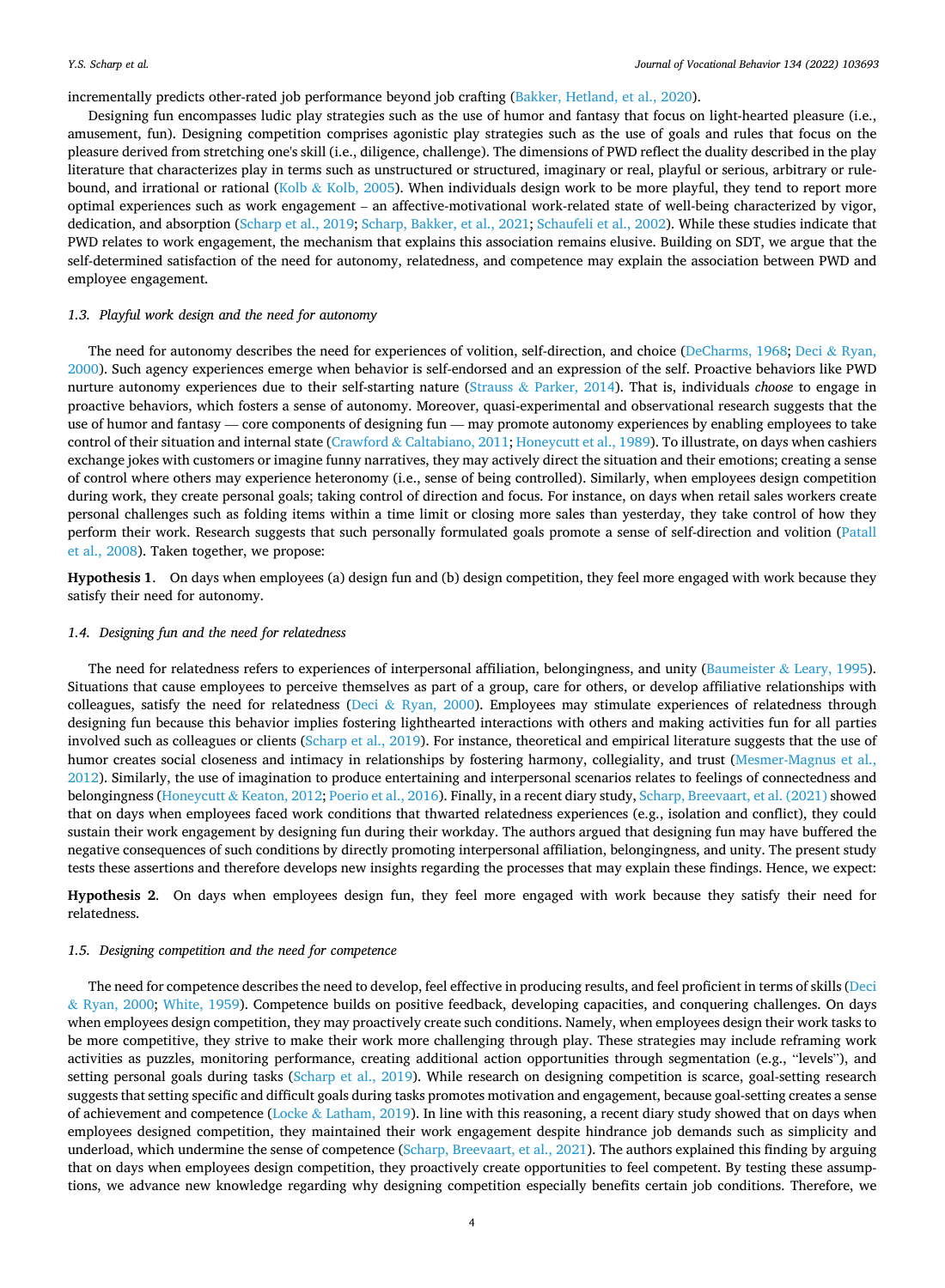#### <span id="page-4-0"></span>propose:

**Hypothesis 3**. On days when employees design competition they feel more engaged with work because they satisfy their need for competence.

#### Day-to-day dynamics of playful work design

Time shapes most phenomena, tightening or diminishing their associations (Kozlowski & [Klein, 2000](#page-13-0)). Indeed, the proposed processes are "interrelated in a dynamic manner and do not occur in a temporal vacuum" ([Chan, 1998,](#page-13-0) p. 242). However, we are unaware of any quantitative research on the day-to-day dynamics of play during work (Celestine & [Yeo, 2021;](#page-13-0) [Petelczyc et al., 2018](#page-14-0)). Theoretically, [Huizinga \(1949\)](#page-13-0) argued that play takes place "within certain limits of space and time" (p. 9). The boundaries in space and time separate play from "normal" life and describe how individuals *temporally* suspend reality and superimpose the experiential qualities of play on an activity ([Csikszentmihalyi, 1975](#page-13-0); Mainemelis & [Ronson, 2006](#page-14-0); [Scharp et al., 2019](#page-14-0)). To illustrate, imagine a security officer in a retail store who monitors customers. When the security officer predicts where certain customers will walk to next, positive feedback may generate a *momentary* sense of competence and work engagement that dissipates over time. In other words, such behaviors are unlikely to stimulate a sense of efficacy on the subsequent day incrementally to the PWD behaviors of that next day. Moreover, other factors in-between measurement points may represent more important determinants of need satisfaction and work engagement such as daily job conditions ([Wang et al., 2020](#page-14-0)), detachment from work during the evening (Sonnentag & [Kühnel, 2016](#page-14-0)), as well as morning home demands ([Dettmers et al., 2020\)](#page-13-0). Thus, the findings may position personal psychological resources and work engagement as short-term as opposed to delayed consequences of PWD. Taken together, we expect that:

**Hypothesis 4**. The proposed associations of PWD with satisfaction, and work engagement are stronger during the same time interval than with next-day need satisfaction and work engagement.

# *1.6. Equivalence of path coefficients across levels*

[Brown and Ryan \(2007\)](#page-13-0) stress the importance of investigating intra- and interindividual variability of the proposed motivational processes. Namely, the theoretical interpretation of phenomena may differ across levels of analysis [\(Ohly et al., 2010](#page-14-0)). While the equivalence of associations across levels of analysis adds to the parsimony of theories, discrepancies signal the need to refine theories [\(Chen et al., 2005\)](#page-13-0). Typically, researchers employ a single-level design to indirectly examine how associations generalize to other levels of analysis instead of explicitly testing the invariance of associations in a single model with the same participants. Therefore, [Gabriel et al. \(2019\)](#page-13-0) argue researchers should simultaneously examine relations by aggregating within-person measures to a higher level. While PWD does have a momentary focus (level-1), employees may design work to be more playful over an extensive time period (level-2). The question remains whether daily PWD and general PWD have equivalent meaning and consequences in terms of need satisfaction and work engagement, which limits our understanding of when PWD is beneficial. For instance, while aiming to outperform oneself might be exciting, doing this every day might become mundane. Thus far, previous research seems to indicate that PWD manifests itself equivalently across levels [\(Scharp et al., 2019\)](#page-14-0). In other words, the meaning of PWD seems to be equivalent across within and between levels of analysis. This suggests that the function of PWD – fostering engagement with work through stimulating personal psychological resources – may operate in a similar fashion. Based on these preliminary findings, we predict that the hypothesized processes operate similarly at the daily and general levels of analysis in terms of configural (i.e., have similar patterns of significance across levels of analysis) and metric invariance (i.e., have an equivalent magnitude of coefficients across levels of analysis; [Chen et al., 2005;](#page-13-0) Muthén & Muthén, 1998-2017).

**Hypothesis 5**. The associations in the process model show (a) configural and (b) metric invariance.

# **2. Method**

#### *2.1. Procedure and participants*

Participants were recruited in The Netherlands by psychology students via network sampling as part of their thesis requirements. Students utilized their social network to contact companies and professionals, and made use of snowball sampling (i.e., existing participants recruit other respondents from their personal circle). This sampling strategy may enhance the external validity of the findings by increasing the heterogeneity of the sample (Demerouti & [Rispens, 2014\)](#page-13-0). The participants did not receive any compensation for their participation. Prior to data collection, we informed respondents about the general purpose of the study, research design, voluntary participation, and confidentiality of their responses. Individuals who consented to participate first filled out a general survey (i.e., demographics). In the subsequent week, participants received an email at the end of each workday at 4 PM with a link to the daily questionnaire. To reduce recall bias, participants were only able to fill-out surveys until midnight. Following [Nezlek's](#page-14-0) [\(2011\)](#page-14-0) recommendations, we only analyzed the data of participants from the original sample (*N* = 234) who filled out at least two daily diary surveys ( $N = 162$ ; response rate = 69.23%). The mean of returned daily surveys per respondent was 3.72 ( $n = 162$  persons  $\times$ 3.72 = 603 observations). The sample comprised 84 women (51.9%) and 78 men (48.1%). On average, individuals were 39.60 years of age (*SD* = 13.63), had 17.61 years of work experience (*SD* = 13.54), and 8.75 years of organizational tenure (*SD* = 9.61). Most participants were permanently employed (69.1%), either cohabiting or married (65.4%), and lived without children at home (56.1%). The sample consisted of respondents who received a degree from a university of applied sciences (39.5%), an academic university (24.1%), or a vocational school (17.3%). Participants worked in a variety of occupational sectors such as government (19.1%), health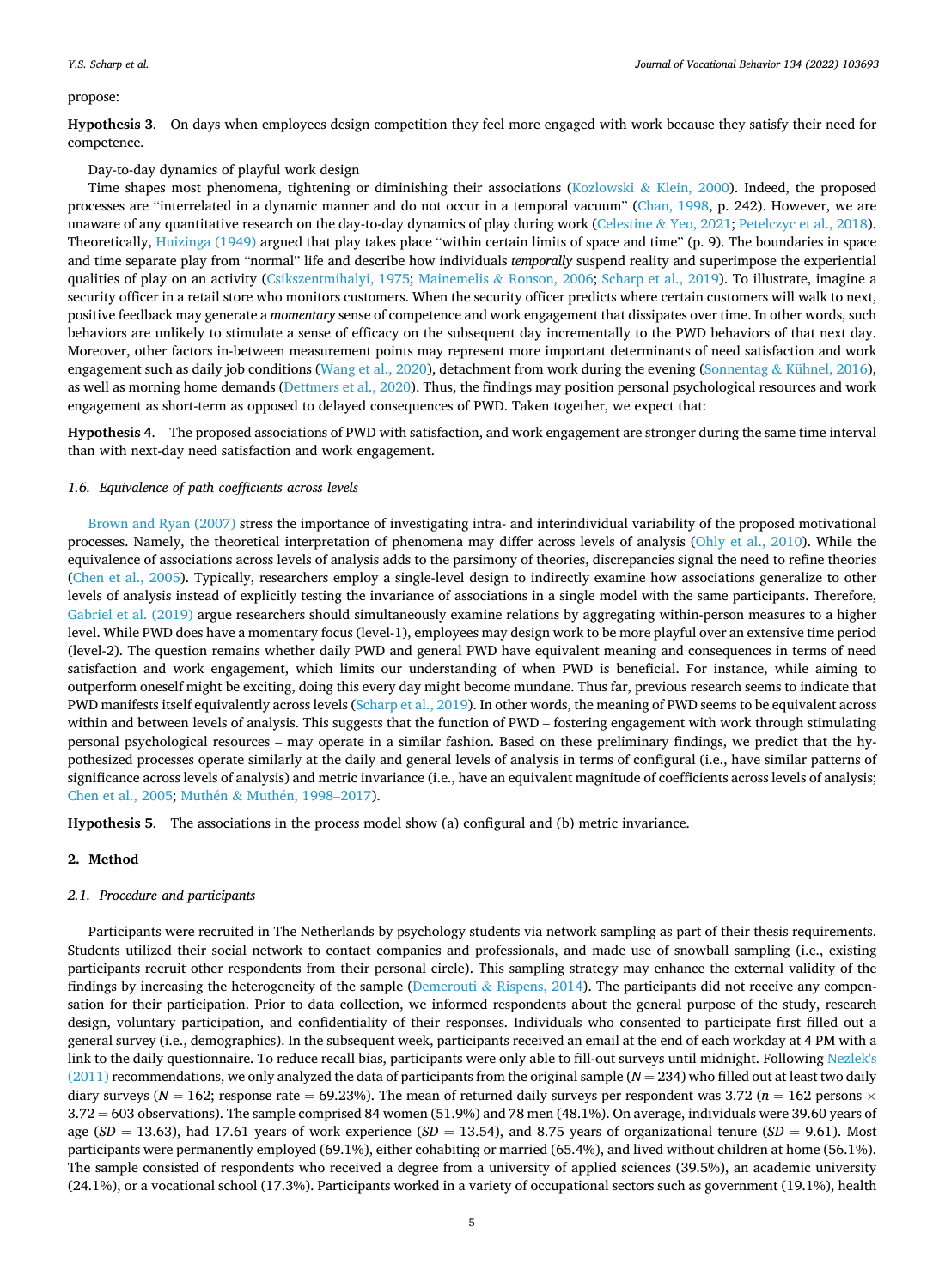<span id="page-5-0"></span>(17.3%), business and finance (11.1%), industry (9.3%), education (5.6%), or trade (5.8%).

#### *2.2. Measures*

Using multilevel confirmatory factor analyses, we computed within- and between-person reliabilities ([Geldhof et al., 2014](#page-13-0)). All scales were sufficiently reliable (see Table 1) and rated on the same 7-point scale  $(1 = not true at all to 7 = totally true)$ . Reliabilities equal to or greater than 0.70 are considered to be acceptable, whereas values that exceed 0.80 are indicative of good reliability [\(Cortina, 1993;](#page-13-0) [Taber, 2018](#page-14-0)).

## *2.2.1. Playful work design*

We measured PWD with the daily version of the two-dimensional PWD instrument ([Scharp et al., 2019](#page-14-0); [Scharp, Bakker, et al.,](#page-14-0) [2021\)](#page-14-0). The instrument measures designing fun and designing competition with six items each. The daily designing fun subscale includes the items: "Today, I looked for ways to make tasks more fun for everyone involved", "Today, I used humor to make my work more fun", and "Today, I used my imagination to make my job more interesting". Example statements of the daily designing competition subscale are: "Today, I competed with myself at work – not because I had to, but because I enjoyed it", "Today, I approached my job as a series of exciting challenges", and "Today, I tried to set time records in my work tasks".

## *2.2.2. Basic need satisfaction*

We assessed the satisfaction of basic needs with the daily version (van Hooff & [Geurts, 2015](#page-14-0)) of the work-related need satisfaction scale [\(Van den Broeck et al., 2010\)](#page-14-0). The scale measures the satisfaction of the need for autonomy (3 items), relatedness (3 items), and competence (4 items). Example items are: "Today, I felt free to do my job the way I think it could best be done" (autonomy), "Today, I felt part of a group" (relatedness), and "Today, I felt competent at my job" (competence).

### *2.2.3. Work engagement*

We measured work engagement with the daily version [\(Breevaart et al., 2012\)](#page-13-0) of the 9-item Utrecht Work Engagement Scale [\(Schaufeli et al., 2002\)](#page-14-0). The scale measures the three dimensions of work engagement with three items each. Sample items are: "Today, I felt bursting with energy" (i.e., vigor), "Today, I was inspired by my job" (i.e., dedication), and "Today, I was immersed in my work" (i.e., absorption).

#### *2.3. Analytical procedure*

The diary data has a two-level structure where daily observations ( $n = 603$ ) are nested in individuals ( $N = 162$ ). Indeed, the intraclass coefficients (ICC) justify multilevel modeling since within-person differences explain 30.8% to 61.8% of the variance and differences between individuals 38.2% to 69.2% of the variance (see Table 1). Accordingly, multilevel analyses were conducted using Mplus 8.5 (Muthén & Muthén, 1998–2017). First, we conducted a multilevel confirmatory factor analysis to assess the equivalence of the constructs across the levels of analysis. For model convergence, we computed parcels for constructs with more than five indicators according to the balanced item-to-construct approach [\(Little et al., 2002](#page-13-0)). Model fit was assessed by computing the root mean square error of approximation (RMSEA), comparative fit index (CFI), and the standardized root mean square residual (SRMR) using the robust maximum likelihood (MLR) estimator. Acceptable fit values range up to 0.08 for the RMSEA, above 0.90 for the CFI, and below 0.10 for the SRMR ([Schweizer, 2010\)](#page-14-0). To assess the mediation hypotheses, we conducted multilevel analyses to estimate the path coefficients on both levels of analysis simultaneously. Level-1 variables consisted of daily observations (person-mean centered), whereas level-2 variables were computed by averaging the level-1 observations (grand-mean centered). We included lagged variables to test the links between PWD and next-day need satisfaction and next-day work engagement. Additionally, we included the cross-lagged and autoregressive effects of the focal variables. Hence, the coefficients represent unique "changes' in daily observations of PWD, need satisfaction, and work engagement. Moreover, this procedure yields more accurate parameter estimates ([Wilkins, 2018\)](#page-14-0). Finally, we assessed the equivalence of the associations in terms of configural similarity (i.e., a similar pattern of significance across levels of

#### **Table 1**

Means, standard deviations, intercorrelations, intraclass coefficients, and reliabilities of the study variables.\*

|                                             | М    | SD   | ICC   |            |            |            | 4.         |            | 6.         |
|---------------------------------------------|------|------|-------|------------|------------|------------|------------|------------|------------|
| 1. Designing fun                            | 4.09 | 1.23 | 62.9% | 0.97(0.79) | $0.71**$   | $0.37**$   | $0.44**$   | $0.37**$   | $0.56**$   |
| 2. Designing competition                    | 3.88 | 1.99 | 69.2% | $0.68**$   | 0.91(0.70) | $0.29**$   | $0.35**$   | $0.41**$   | $0.56**$   |
| 3. Satisfaction of the need for autonomy    | 5.48 | 1.04 | 41.3% | $0.36**$   | $0.28**$   | 0.90(0.73) | $0.50**$   | $0.75**$   | $0.72**$   |
| 4. Satisfaction of the need for relatedness | 4.76 | I.26 | 47.4% | $0.43**$   | $0.32**$   | $0.43**$   | 0.86(0.71) | $0.48**$   | $0.54**$   |
| 5. Satisfaction of the need for competence  | 5.32 | 0.96 | 38.2% | $0.39**$   | $0.38**$   | $0.66**$   | $0.47**$   | 0.93(0.82) | $0.72**$   |
| 6. Work engagement                          | 4.77 | .10  | 46.7% | $0.52**$   | $0.52**$   | $0.68**$   | $0.51**$   | $0.69**$   | 0.95(0.92) |

*ICC* = Intraclass coefficient. The coefficients on the diagonal without brackets represent between-person reliabilities, whereas the coefficients between brackets represent within-person reliabilities. Correlations above the diagonal are based on between-person averages (*N* = 162), whereas correlations below the diagonal are based on daily observations (*n* = 603).<br>
\*\* *p* < .05. \*\* *p* < .01.

$$
p < .05.
$$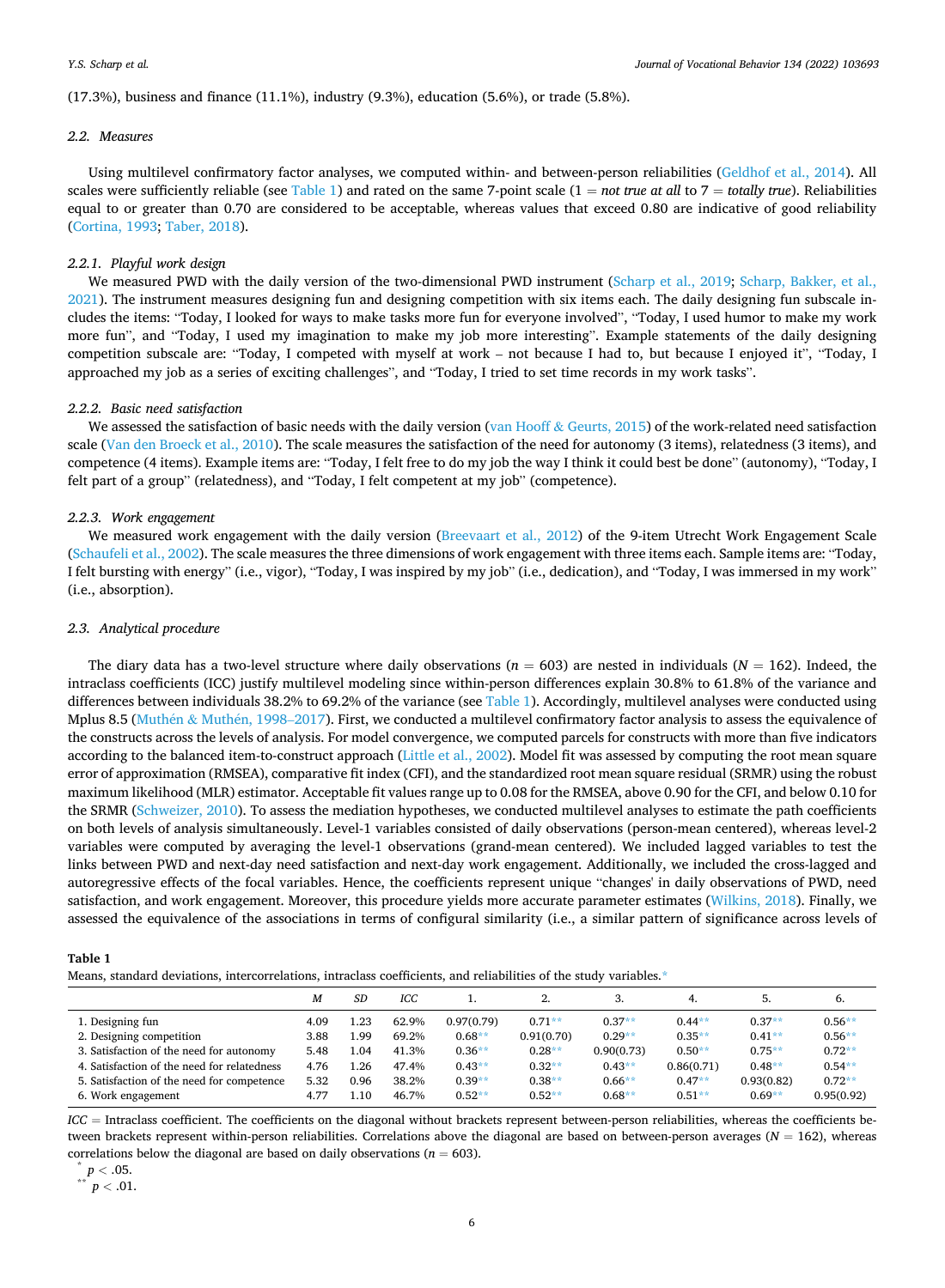<span id="page-6-0"></span>analysis) and metric similarity by constraining the estimates to be equal (i.e., a similar magnitude of the path coefficients across levels of analysis; [Chen et al., 2005;](#page-13-0) Muthén & Muthén, 1998–2017).

# **3. Results**

## *3.1. Descriptive statistics*

[Table 1](#page-5-0) presents the means, standard deviations, ICC's, and correlations of the study variables.

## *3.2. Isomorphism of the study variables*

To assess whether the constructs are similar across levels, we conducted a multilevel confirmatory factor analysis. The measurement model included six latent factors at the between- and within-person levels of analysis: designing fun (3 parcels), designing competition (3 parcels), autonomy satisfaction (3 items), relatedness satisfaction (3 items), competence satisfaction (4 items), and work engagement (3 subscales). The model showed an acceptable fit to the data ( $\chi^2$  (274) = 505.62, RMSEA = 0.037, CFI = 0.954, and  $SRMR_{within} = 0.047$ ,  $SRMR_{between} = 0.098$ ). All standardized factor loadings ranged from 0.52 to 0.99 on the between-person level ( $p <$ .001) and from 0.62 to 0.89 on the within-person level (*p <* .001). The pattern of significance and number of dimensions was similar across levels of analysis. In addition, constraining the factor loadings to be equal did not change model fit  $(\Delta \chi^2 (13) = 18.66, p = .134)$ . In other words, the factor loadings are equivalent across levels of analysis. These findings indicate that the variables are conceptually similar across levels. Hence, we proceed to test our hypotheses.

# *3.3. Mediation hypotheses*

We test the hypothesized mediations across the levels of analysis in a single model as opposed to different models for two reasons. First, merely estimating level-1 associations without specifying their level-2 counterparts may bias results and lead to faulty interpretations ([Antonakis et al., 2021](#page-12-0); King & [Roberts, 2015](#page-13-0)). Second, testing indirect effects in a piecemeal fashion biases results, because this approach does not estimate all parameters of interest simultaneously [\(Preacher et al., 2007;](#page-14-0) see Table 2).

[Table 3](#page-7-0) presents the indirect associations between PWD and work engagement via need satisfaction. We expected that on days

## **Table 2**

Standardized estimated effects for the indirect effects model.

|                                                             | Designing fun<br>(X) |           | Designing<br>competition<br>(X) |      | Autonomy<br>satisfaction $(M)$ |           | Relatedness<br>satisfaction (M) |      | Competence<br>satisfaction (M) |      | Work<br>engagement $(Y)$ |      |
|-------------------------------------------------------------|----------------------|-----------|---------------------------------|------|--------------------------------|-----------|---------------------------------|------|--------------------------------|------|--------------------------|------|
|                                                             | $b^*$                | <b>SE</b> | $b^*$                           | SE   | $b^*$                          | <b>SE</b> | $b^*$                           | SE   | $b^*$                          | SE   | $b^*$                    | SE   |
| Level <sub>2</sub>                                          |                      |           |                                 |      |                                |           |                                 |      |                                |      |                          |      |
| Designing fun $(\gamma_{01})$                               |                      |           |                                 |      | $0.32**$                       | 0.12      | $0.38**$                        | 0.12 | 0.17                           | 0.11 | 0.13                     | 0.07 |
| Designing competition $(\gamma_{02})$                       |                      |           |                                 |      | 0.06                           | 0.13      | 0.08                            | 0.12 | $0.29**$                       | 0.12 | $0.22**$                 | 0.06 |
| Satisfaction of the need for autonomy<br>$(\gamma_{03})$    |                      |           |                                 |      |                                |           |                                 |      |                                |      | $0.35**$                 | 0.07 |
| Satisfaction of the need for relatedness<br>$(\gamma_{04})$ |                      |           |                                 |      |                                |           |                                 |      |                                |      | $0.11*$                  | 0.05 |
| Satisfaction of the need for competence                     |                      |           |                                 |      |                                |           |                                 |      |                                |      | $0.27**$                 | 0.07 |
| $(\gamma_{05})$<br>Between-person variance explained        |                      |           |                                 |      | $0.14***$                      | 0.05      | $0.19**$                        | 0.06 | $0.18***$                      | 0.06 | $0.69**$                 | 0.05 |
| $(R_2^2)$                                                   |                      |           |                                 |      |                                |           |                                 |      |                                |      |                          |      |
| Level 1                                                     |                      |           |                                 |      |                                |           |                                 |      |                                |      |                          |      |
| Designing fun $(\gamma_{10})$                               |                      |           |                                 |      | $0.20**$                       | 0.08      | $0.38**$                        | 0.10 | $0.30**$                       | 0.09 | 0.15                     | 0.08 |
| Designing competition $(\gamma_{20})$                       |                      |           |                                 |      | $0.22**$                       | 0.08      | 0.01                            | 0.10 | $0.23**$                       | 0.09 | $0.21**$                 | 0.08 |
| Satisfaction of the need for autonomy                       |                      |           |                                 |      |                                |           |                                 |      |                                |      | $0.30**$                 | 0.08 |
| $(\gamma_{30})$<br>Satisfaction of the need for relatedness |                      |           |                                 |      |                                |           |                                 |      |                                |      | 0.10                     | 0.07 |
| $(\gamma_{40})$                                             |                      |           |                                 |      |                                |           |                                 |      |                                |      |                          |      |
| Satisfaction of the need for competence                     |                      |           |                                 |      |                                |           |                                 |      |                                |      | $0.29**$                 | 0.07 |
| $(\gamma_{50})$                                             |                      |           |                                 |      |                                |           |                                 |      |                                |      |                          |      |
| Lagged designing fun $(\gamma_{60})$                        | $-0.18*$             | 0.08      |                                 |      | 0.06                           | 0.07      | 0.12                            | 0.09 | 0.05                           | 0.07 | 0.04                     | 0.07 |
| Lagged designing competition $(\gamma_{70})$                |                      |           | $-0.11$                         | 0.09 | 0.04                           | 0.09      | 0.02                            | 0.08 | 0.06                           | 0.08 | 0.11                     | 0.07 |
| Lagged autonomy satisfaction $(\gamma_{80})$                | $-0.10$              | 0.09      | $-0.13$                         | 0.07 | $-0.32**$                      | 0.06      |                                 |      |                                |      | $0.14*$                  | 0.07 |
| Lagged relatedness satisfaction $(\gamma_{90})$             | 0.04                 | 0.08      | $-0.02$                         | 0.08 |                                |           | $-0.17**$                       | 0.06 |                                |      | 0.06                     | 0.05 |
| Lagged competence satisfaction $(\gamma_{100})$             | 0.06                 | 0.10      | 0.01                            | 0.09 |                                |           |                                 |      | $-0.30**$                      | 0.06 | $-0.01$                  | 0.08 |
| Lagged work engagement $(\gamma_{110})$                     | 0.20                 | 0.14      | 0.17                            | 0.12 | $0.21**$                       | 0.08      | 0.10                            | 0.09 | 0.17                           | 0.11 | $-0.16*$                 | 0.07 |
| Within-person variance explained $(R_1^2)$                  | 0.04                 | 0.03      | 0.02                            | 0.02 | $0.18**$                       | 0.05      | $0.18*$                         | 0.08 | $0.19**$                       | 0.07 | $0.49**$                 | 0.05 |

 $p < .05$ .

$$
^{\ast\ast}\,\,p<.01.
$$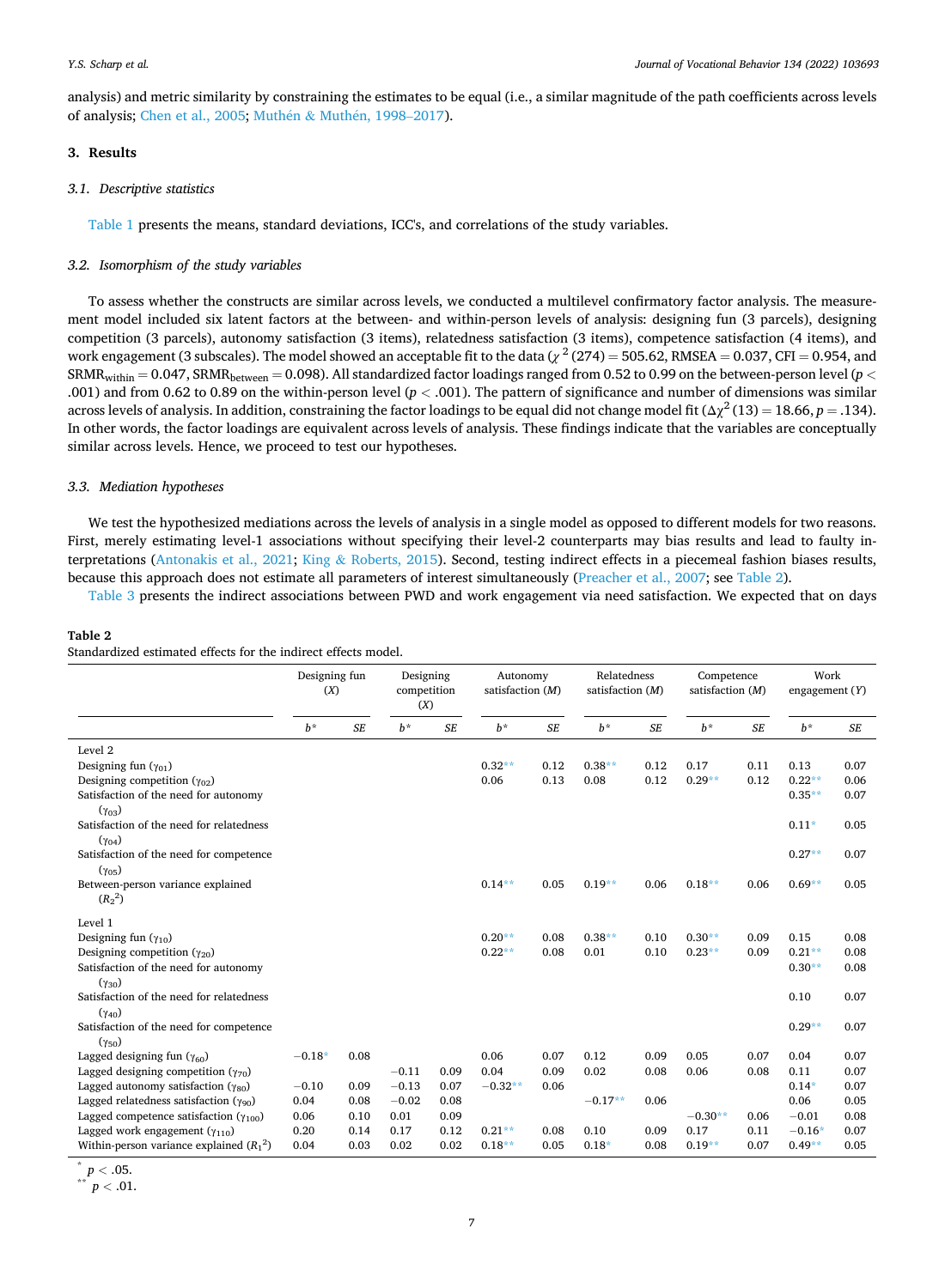<span id="page-7-0"></span>when employees (H1a) design fun and (H1b) design competition, they feel more engaged because of satisfaction of the need for autonomy. As predicted, daily designing fun ( $ab = 0.06$ ,  $SE = 0.02$ ,  $p < .05$ ) was indirectly related to daily work engagement via daily autonomy satisfaction, whereas the association for daily designing competition was not significant ( $ab = 0.08$ ,  $SE = 0.04$ ,  $p = .054$ ). [Hypothesis 2](#page-3-0) states that daily designing fun is indirectly associated with daily work engagement through daily relatedness experiences. Unexpectedly, on days when employees designed fun, they did not feel more engaged because they satisfied their need for relatedness  $(ab = 0.04, SE = 0.03, p = .144)$ . Finally, we hypothesized that daily designing competition would promote daily work engagement through daily competence satisfaction ([Hypothesis 3\)](#page-4-0). Indeed, the proposed indirect effect of daily designing competition was significant (*ab* = 0.08, *SE* = 0.04, *p <* .05). In further support of the hypothesized indirect effects, the proposed mediation model showed a more accurate fit to the data than the direct effects model that omits the associations between PWD and need satisfaction ( $\Delta \chi^2$  (12) = 96.01, *p <* .001). Taken together, the results provide partial support for the proposed intra- and interindividual process model.

## *3.4. Playful work design from day-to-day*

To investigate the day-to-day dynamics of PWD, we explored the lagged associations of PWD. We regressed need satisfaction and work engagement on designing fun and designing competition of the previous day. The lagged effects were neither associated with need satisfaction nor work engagement. Specifically, designing fun (*b*\* = − 0.06, *SE* = 0.07, *p* = .431) and designing competition (*b*\* = 0.04,  $SE = 0.09$ ,  $p = .695$ ) were not related to autonomy satisfaction on the next day; designing fun  $(b^* = 0.12, SE = 0.09, p = .183)$  and designing competition ( $b^* = 0.02$ ,  $SE = 0.08$ ,  $p = .777$ ) were not associated with next-day relatedness satisfaction; and, designing fun  $(b^* = 0.05, SE = 0.07, p = .486)$  and designing competition  $(b^* = 0.06, SE = 0.08, p = .399)$  were not associated with competence satisfaction on the next day. Finally, designing fun  $(b^* = 0.04, SE = 0.07, p = .588)$  and designing competition  $(b^* = 0.11, SE = 0.07, p = .588)$  $=$  .129) were also unrelated to next-day work engagement. Thus, in support of [Hypothesis 4](#page-4-0), the findings suggest that the effects of daily designing fun and daily designing competition only occur during the same time interval.

#### *3.5. Path coefficients across levels*

[Hypothesis 5](#page-4-0) proposes that the coefficients of the mediation model show (a) configural and (b) metric similarity. In partial support of Hypothesis 5a, nine out of eleven (81.81%) associations showed the same level of significance across levels (i.e., configural equivalence; see [Table 2\)](#page-6-0). Two associations differed in terms of their significance when we compared between- with within-person differences. The association between designing competition and the need for autonomy was significant on the within-person level  $(b^* = 0.22, SE = 0.08, p < .01)$ , but was nonsignificant on the between-person level  $(b^* = 0.06, SE = 0.13, p = .637)$ . In addition, on days when employees designed fun, they felt more competent  $(b^* = 0.38, SE = 0.10, p < .01)$ ; however, at the general level, results showed that employees who are generally inclined to design fun during work do not feel more competent in general  $(b^* = 0.17, SE =$  $0.11, p = .130$ ). Next, we examined the metric invariance of the configurally similar coefficients by constraining their magnitudes to be equal across the levels of analysis. In support of metric invariance (H5b), the addition of the constraints did not change model fit  $(\Delta \gamma^2)$  $(9) = 3.97, p = .913$ ). In other words, these between-person coefficients are equivalent to their within-person counterparts.

## *3.6. Additional analyses*

Since designing fun and designing competition represent dimensions of a latent construct (i.e., playful work design), the interrelation may influence results. Hence, to examine the effect of the interdependence between designing fun and designing competition, we included their interaction on the between- and within-person level of analysis ([Table 4](#page-8-0)). While none of the interaction effects reached significance on the within-person level, the between-person interactions between designing fun and designing competition related positively to overall autonomy  $(b^* = 0.24, SE = 0.06, p < .001)$  and competence satisfaction  $(b^* = 0.18, SE = 0.06, p < .01)$ , and work engagement ( $b^* = 0.11$ ,  $SE = 0.04$ ,  $p < .01$ ) but not to the satisfaction of the need for relatedness ( $b^* = 0.04$ ,  $SE = 0.09$ ,  $p = .509$ ). To probe the conditional effects, we calculated the slopes of designing fun at lower (–1SD from the mean) and higher (+SD from the mean) values of designing competition. The pattern of the slopes of all three significant interactions reveals that the combined overall

## **Table 3**

Unstandardized estimated indirect effects of designing fun and designing competition on work engagement through need satisfaction.

| Predictor             | Mediator    | Indirect effect |                         |               |          |                       |               |  |  |  |
|-----------------------|-------------|-----------------|-------------------------|---------------|----------|-----------------------|---------------|--|--|--|
|                       |             |                 | General work engagement |               |          | Daily work engagement |               |  |  |  |
|                       |             | ab              | <b>SE</b>               | 95% CI        | ab       | <b>SE</b>             | 95% CI        |  |  |  |
| Designing fun         | Autonomy    | $0.10*$         | 0.04                    | 0.01, 0.18    | $0.06**$ | 0.03                  | 0.01, 0.11    |  |  |  |
|                       | Relatedness | 0.04            | 0.02                    | $-0.01, 0.08$ | 0.04     | 0.03                  | $-0.01, 0.09$ |  |  |  |
|                       | Competence  | 0.04            | 0.03                    | $-0.02, 0.09$ | $0.09**$ | 0.03                  | 0.02, 0.15    |  |  |  |
| Designing competition | Autonomy    | 0.02            | 0.04                    | $-0.06, 0.09$ | 0.08     | 0.04                  | $-0.01, 0.15$ |  |  |  |
|                       | Relatedness | 0.01            | 0.01                    | $-0.01, 0.03$ | 0.01     | 0.01                  | $-0.02, 0.02$ |  |  |  |
|                       | Competence  | $0.06*$         | 0.03                    | 0.01, 0.12    | $0.08*$  | 0.03                  | 0.01, 0.16    |  |  |  |

 $p < .05$ .

$$
^{\ast \ast }\ p<.01.
$$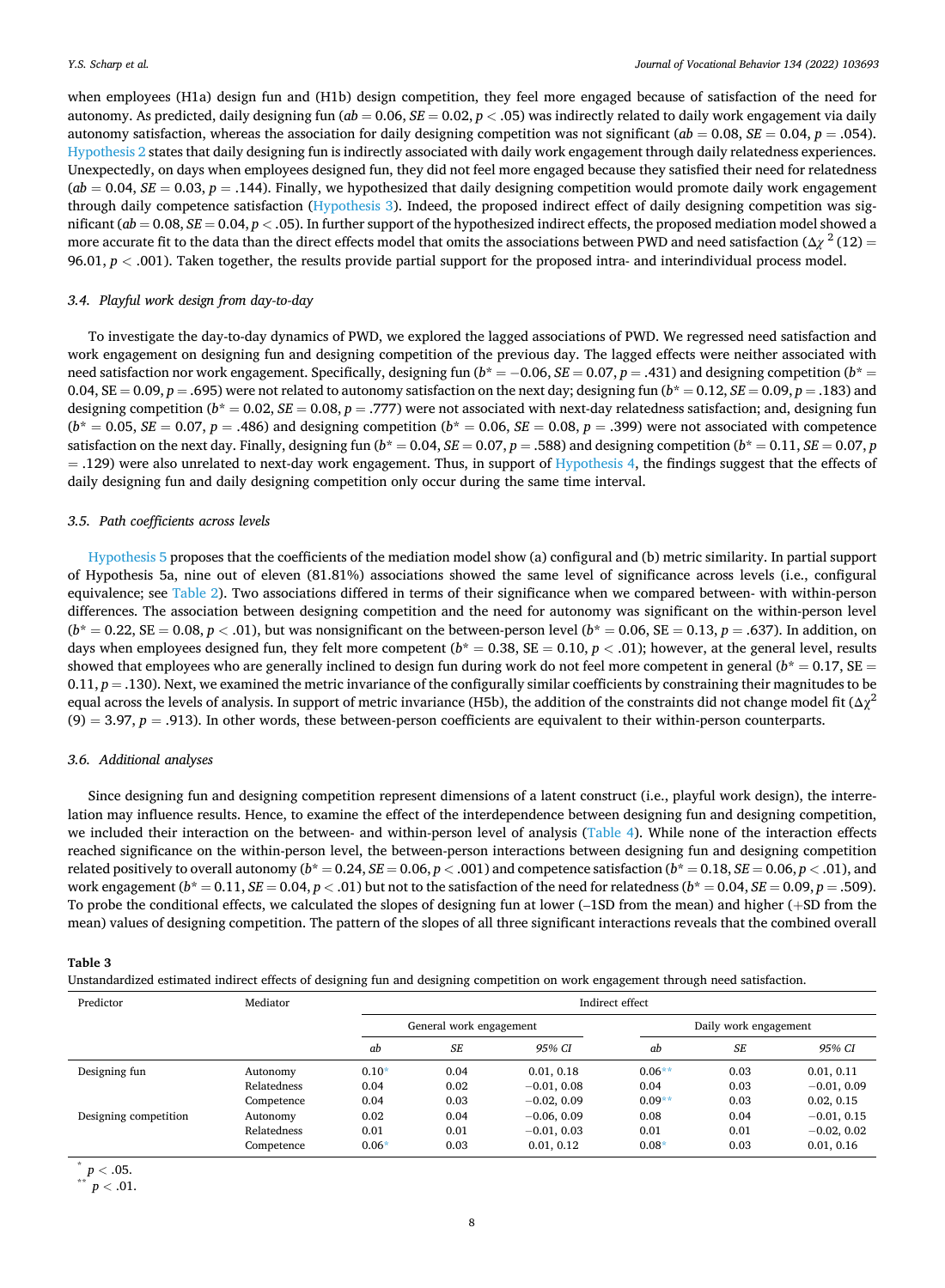#### <span id="page-8-0"></span>**Table 4**

Standardized estimated effects for the conditional indirect effects model.

|                                                                                         | Desinging fun<br>(X) |           | Designing<br>competition<br>(X) |                    | Autonomy<br>satisfaction $(M)$ |              | Relatedness<br>satisfaction (M) |              | Competence<br>satisfaction (M) |              | Work<br>engagement $(Y)$ |              |
|-----------------------------------------------------------------------------------------|----------------------|-----------|---------------------------------|--------------------|--------------------------------|--------------|---------------------------------|--------------|--------------------------------|--------------|--------------------------|--------------|
|                                                                                         | $b^*$                | <b>SE</b> | $b^*$                           | SE                 | $h^*$                          | SE           | $b^*$                           | SE           | $b^*$                          | SE           | $b^*$                    | SE           |
|                                                                                         |                      |           |                                 | Level <sub>2</sub> |                                |              |                                 |              |                                |              |                          |              |
| Designing fun $(\gamma_{01})$                                                           |                      |           |                                 |                    | $0.36**$                       | 0.11         | $0.39**$                        | 0.12         | 0.20                           | 0.11         | $0.15*$                  | 0.07         |
| Designing competition $(\gamma_{02})$                                                   |                      |           |                                 |                    | 0.05                           | 0.09         | 0.08                            | 0.12         | $0.28**$                       | 0.06         | $0.21**$                 | 0.06         |
| Satisfaction of the need for autonomy                                                   |                      |           |                                 |                    |                                |              |                                 |              |                                |              | $0.32**$                 | 0.07         |
| $(\gamma_{03})$                                                                         |                      |           |                                 |                    |                                |              |                                 |              |                                |              |                          |              |
| Satisfaction of the need for relatedness                                                |                      |           |                                 |                    |                                |              |                                 |              |                                |              | $0.12*$                  | 0.05         |
| $(\gamma_{04})$                                                                         |                      |           |                                 |                    |                                |              |                                 |              |                                |              | $0.26**$                 | 0.06         |
| Satisfaction of the need for competence<br>$(\gamma_{05})$                              |                      |           |                                 |                    |                                |              |                                 |              |                                |              |                          |              |
| Designing fun $\times$ designing competition                                            |                      |           |                                 |                    | $0.24***$                      | 0.04         | 0.06                            | 0.08         | $0.18***$                      | 0.06         | $0.11**$                 | 0.04         |
| $(\gamma_{06})$                                                                         |                      |           |                                 |                    |                                |              |                                 |              |                                |              |                          |              |
| Between-person variance explained                                                       |                      |           |                                 |                    | $0.19**$                       | 0.05         | $0.20**$                        | 0.06         | $0.21**$                       | 0.05         | $0.71**$                 | 0.05         |
| $(R_2^2)$                                                                               |                      |           |                                 |                    |                                |              |                                 |              |                                |              |                          |              |
|                                                                                         |                      |           |                                 |                    |                                |              |                                 |              |                                |              |                          |              |
| Designing fun $(\gamma_{10})$                                                           |                      |           |                                 | Level 1            | $0.20**$                       | 0.08         | $0.38**$                        | 0.10         | $0.28**$                       | 0.09         | $0.17*$                  | 0.08         |
| Designing competition $(\gamma_{20})$                                                   |                      |           |                                 |                    | $0.22**$                       | 0.09         | 0.02                            | 0.10         | $0.24***$                      | 0.09         | $0.19*$                  | 0.08         |
| Satisfaction of the need for autonomy                                                   |                      |           |                                 |                    |                                |              |                                 |              |                                |              | $0.29**$                 | 0.08         |
| $(\gamma_{30})$                                                                         |                      |           |                                 |                    |                                |              |                                 |              |                                |              |                          |              |
| Satisfaction of the need for relatedness                                                |                      |           |                                 |                    |                                |              |                                 |              |                                |              | 0.10                     | 0.07         |
| $(\gamma_{40})$                                                                         |                      |           |                                 |                    |                                |              |                                 |              |                                |              |                          |              |
| Satisfaction of the need for competence                                                 |                      |           |                                 |                    |                                |              |                                 |              |                                |              | $0.30**$                 | 0.07         |
| $(\gamma_{50})$                                                                         |                      |           |                                 |                    |                                |              |                                 |              |                                |              |                          |              |
| Lagged designing fun $(\gamma_{60})$                                                    | $-0.18*$             | 0.08      |                                 |                    | $-0.06$                        | 0.07         | 0.12                            | 0.09         | 0.06                           | 0.07         | 0.03                     | 0.07         |
| Lagged designing competition $(\gamma_{70})$                                            |                      |           | $-0.11$                         | 0.09               | 0.04                           | 0.09         | 0.02                            | 0.08         | 0.06                           | 0.08         | 0.11                     | 0.07         |
| Lagged autonomy satisfaction $(\gamma_{80})$                                            | $-0.10$              | 0.09      | $-0.13$                         | 0.07               | $-0.32**$                      | 0.06         |                                 |              |                                |              | $0.14*$                  | 0.07         |
| Lagged relatedness satisfaction $(\gamma_{90})$                                         | 0.04                 | 0.08      | $-0.02$                         | 0.08               |                                |              | $-0.18**$                       | 0.06         |                                |              | 0.05                     | 0.05         |
| Lagged competence satisfaction $(\gamma_{100})$                                         | 0.06                 | 0.10      | 0.01                            | 0.09               |                                |              | 0.10                            |              | $-0.30**$                      | 0.05         | $-0.01$                  | 0.08         |
| Lagged work engagement $(\gamma_{110})$<br>Designing fun $\times$ designing competition | 0.20                 | 0.14      | 0.17                            | 0.12               | $0.21**$<br>$-0.01$            | 0.08<br>0.04 | $-0.03$                         | 0.09<br>0.03 | 0.16<br>$-0.09$                | 0.11<br>0.05 | $-0.15*$<br>0.09         | 0.07<br>0.06 |
| $(Y_{120})$                                                                             |                      |           |                                 |                    |                                |              |                                 |              |                                |              |                          |              |
| Within-person variance explained $(R_1^2)$                                              | 0.04                 | 0.03      | 0.02                            | 0.02               | $0.18**$                       | 0.05         | $0.18*$                         | 0.07         | $0.19**$                       | 0.06         | $0.50**$                 | 0.06         |

 $\frac{}{p}$   $\frac{}{p}$   $\frac{}{p}$   $\frac{p}{p}$   $\frac{0.05}{0.01}$ .

use of PWD strategies has synergetic effects ([Fig. 2](#page-9-0)). Namely, while the association between designing fun and autonomy satisfaction is amplified when designing competition is higher (+1SD:  $b = 0.42$ , SE = 0.09,  $p < .001$ ), the relation disappears when designing competition is lower  $(-1SD: b = 0.13, SE = 0.09, p = .146)$ . A similar pattern was found for competence satisfaction  $(+1SD: b = 0.23,$  $SE = 0.08$ ,  $p < .01$ ;  $-1SD$ ;  $b = 0.04$ ,  $SE = 0.08$ ,  $p = .644$ ) and work engagement (+1SD;  $b = 0.20$ ,  $SE = 0.07$ ,  $p < .01$ ;  $-1SD$ ;  $b = 0.06$ ,  $SE = 0.07$ ,  $p < .01$  $= 0.06$ ,  $p = .296$ ). Finally, conditional indirect effect analyses revealed that the effects of the interaction term on need satisfaction extent to work engagement (see [Table 5](#page-10-0)). The results suggest that while the effects of designing fun and designing competition operate relatively independently across situations (within-person), they amplify each other's effects on the between-person level. Employees who have the tendency to alternate between and/or combine designing fun and designing competition during the week experience higher levels of work engagement than employees who have the tendency to only utilize a single PWD strategy throughout the week.

#### **4. Discussion**

Using SDT ([Deci et al., 2017](#page-13-0); Deci & [Ryan, 2000\)](#page-13-0), we developed and tested a multilevel process model that sheds light on the underlying mechanisms that explain why PWD and work engagement coincide. We predicted and found that when employees design fun and design competition, they feel energized, dedicated, and absorbed, because they experience agency, belongingness, and competency. As hypothesized, the results revealed that the associations of PWD only occurred during the same time interval, which suggests that the effects of PWD are immediate and momentary as opposed to delayed. Finally, the process was largely equivalent across levels. However, the synergy between the use of designing fun and designing competition was only present when we considered differences between individuals. These findings provide an intricate account of the similarities and discrepancies between daily PWD (within-person differences) and overall PWD (between-person differences).

## *4.1. Theoretical implications*

The present research offers four central contributions to the literature on SDT and PWD. First, despite the name of *Self-Determination*  Theory ([Deci et al., 2017](#page-13-0); Deci & [Ryan, 2000\)](#page-13-0), research utilizing SDT has predominantly investigated how the *provision* of certain job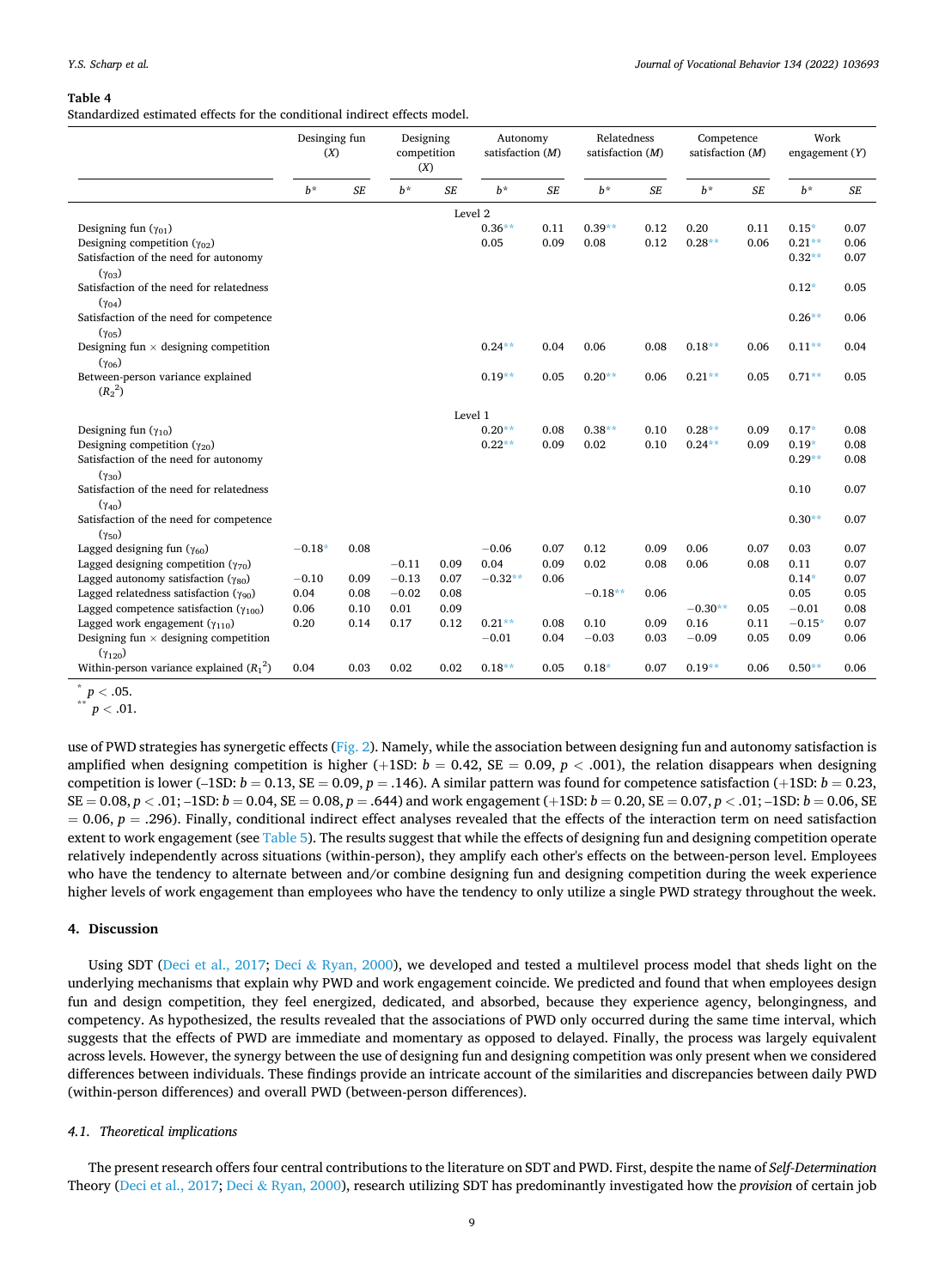<span id="page-9-0"></span>

Fig. 2. Interactions between general tendency of designing fun, designing competition and the satisfaction of the need for autonomy (a), competence (b), and work engagement (c).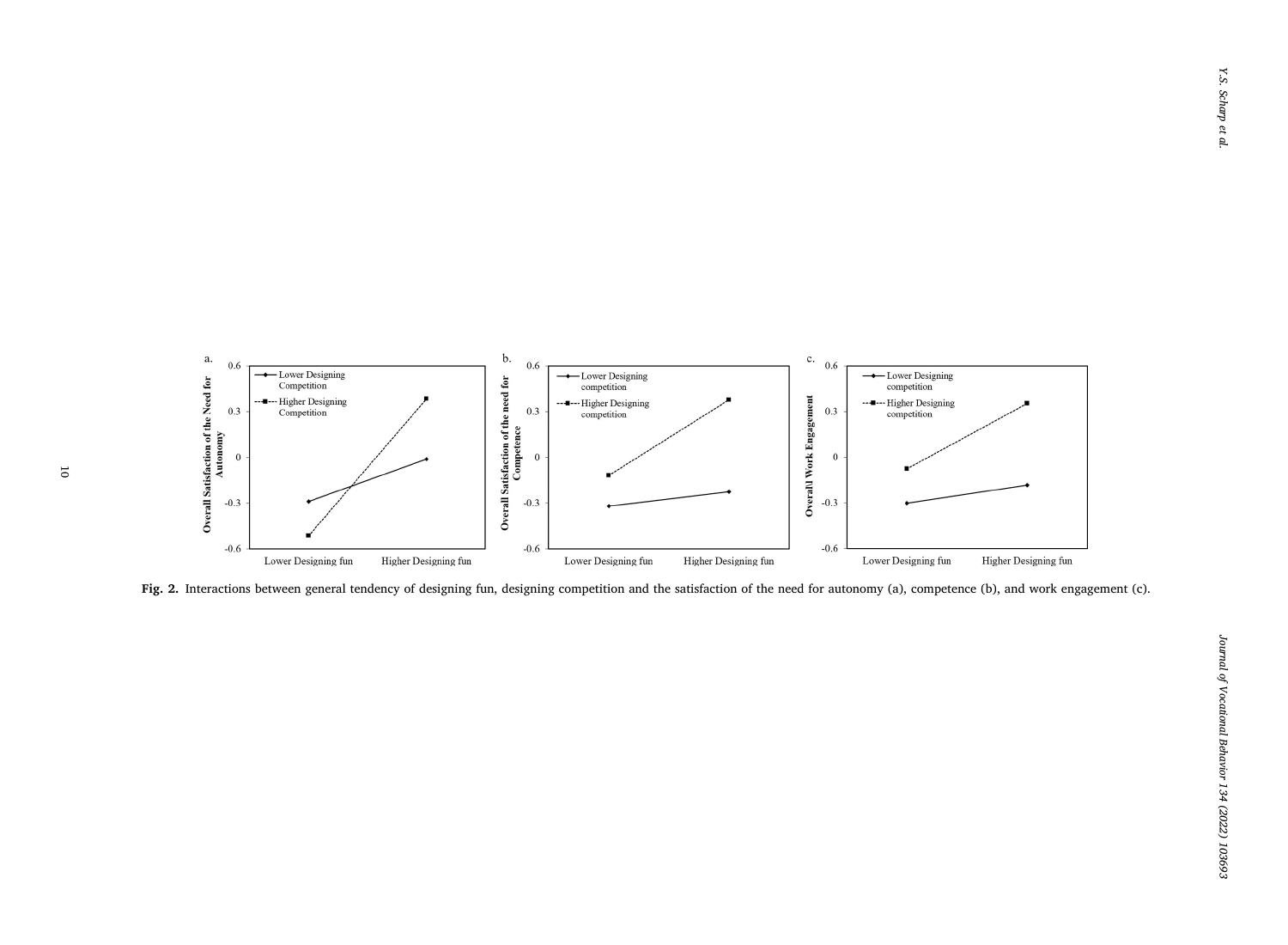#### <span id="page-10-0"></span>**Table 5**

Unstandardized estimated conditional indirect effects of designing fun and designing competition on work engagement through need satisfaction.\*

| Predictor     | Designing Competition | Mediator    | Conditional Indirect effect |           |               |                       |           |               |  |  |
|---------------|-----------------------|-------------|-----------------------------|-----------|---------------|-----------------------|-----------|---------------|--|--|
|               |                       |             | General work engagement     |           |               | Daily work engagement |           |               |  |  |
|               |                       |             | ab                          | <b>SE</b> | 95% CI        | ab                    | <b>SE</b> | 95% CI        |  |  |
| Designing Fun | $-1SD$                | Autonomy    | $-0.05$                     | 0.05      | $-0.15, 06$   | 0.06                  | 0.03      | $-0.01, 0.12$ |  |  |
|               | $+1SD$                |             | $0.24***$                   | 0.05      | 0.14, 0.35    | 0.06                  | 0.03      | $-0.01, 0.11$ |  |  |
|               | $-1SD$                | Relatedness | $-0.01$                     | 0.07      | $-0.14, 0.13$ | 0.05                  | 0.03      | $-01, 0.11$   |  |  |
|               | $+1SD$                |             | 0.08                        | 0.07      | $-0.05, 0.21$ | 0.02                  | 0.03      | $-0.04, 08$   |  |  |
|               | $-1SD$                | Competence  | $-0.05$                     | 0.04      | $-0.14, 0.03$ | $0.13**$              | 0.03      | 0.07, 0.19    |  |  |
|               | $+1SD$                |             | $0.14**$                    | 0.04      | 0.07, 0.21    | 0.03                  | 0.05      | $-0.07, 0.13$ |  |  |

 $\sum_{n=1}^{8} p < .05.$ <br> $p < .01.$ 

conditions satisfies employees' basic needs ([Van den Broeck et al., 2016](#page-14-0)). These studies inform us that when organizations provide employees with, for instance, opportunities to make decisions, access to social support, and feedback, employees feel more motivated because these conditions satisfy their basic needs. However, they do not reveal how employees *self-determine* the satisfaction of the needs for autonomy, relatedness, and competence (Bakker & [van Woerkom, 2017](#page-13-0)). By stressing the role of the employee, our study crucially complements existing research that has mainly examined how a supportive environment promotes basic need satisfaction. The present study reveals that employees may proactively satisfy their needs by using PWD. Thus, to self-determine the experience of agency, belongingness, and competence, employees may design fun and design competition during work activities.

Second, our findings advance our understanding of how and why PWD relates to work engagement. While previous research revealed that more frequent use of PWD tends to correspond to higher work engagement, the possible underlying mechanisms were unclear. The present study is the first to explore *why* work engagement accompanies PWD (see [Bakker, Hetland, et al., 2020](#page-13-0); [Bakker,](#page-13-0) [Scharp, et al., 2020](#page-13-0); Bakker & [Van Wingerden, 2021;](#page-13-0) [Scharp et al., 2019](#page-14-0); [Scharp, Bakker, et al., 2021](#page-14-0)). Employees felt more autonomous, connected, and competent when they integrated humor and fantasy (designing fun), and goals and rules (designing competition) with their activities, which partially translated into higher work engagement. Moreover, the present study predicted and found differences in how designing fun and designing competition relate to work engagement through satisfying needs (see [Tables 2 and 3](#page-6-0)). These results are important because they help explain previous findings and may guide future research with theorizing about PWD. For instance, in a daily diary study, findings revealed that on days when employees designed fun and designed competition, they limited the negative consequences of hindrances that limit opportunities to feel connected and competent, respectively [\(Scharp, Breevaart,](#page-14-0) [et al., 2021\)](#page-14-0). The present findings suggest designing fun and designing competition limited the associated consequences of these hindrances by fostering relatedness and competence experiences.

Third, the present study contributes to play theory by investigating the day-to-day dynamics of play. While various scholars proposed that play represents a phenomenon that is short-term and transient in nature, studies that investigated the temporal nature of play empirically are scarce. Indeed, after an integrative review, [Petelczyc et al. \(2018\)](#page-14-0) concluded that "little is known about the influence of time in determining the consequences of play" (p. 180). The present findings converge with the theoretical propositions of play scholars that argued that play is enacted and "played out" within certain limits in time and space ([Huizinga, 1949](#page-13-0); [Mainemelis](#page-14-0) & [Ronson, 2006\)](#page-14-0). We found that the associations of PWD with basic need satisfaction and work engagement only occurred during the same time interval but did not predict these experiences on the next day. In other words, daily PWD appears to foster short-term changes in employees' well-being and motivation, which dissipate over time. Since the findings suggest PWD predominantly fosters changes in well-being *while* PWD is enacted, PWD may particularly serve as a strategy to raise momentary motivation and deal with immediate need thwarting. Nonetheless, the present findings do not rule out the possibility of delayed long-term effects on other variables such as task knowledge. Future research may examine such patterns over time by employing richer datasets in terms of average cluster size (i.e. average observations per individual), and conducting growth curve modeling.

Fourth, our study answers calls for multilevel research on play ([Petelczyc et al., 2018](#page-14-0)), basic need satisfaction [\(Brown](#page-13-0) & Ryan, [2007\)](#page-13-0), and work engagement [\(Xanthopoulou](#page-14-0) & Bakker, 2021). Most research implicitly assumes that constructs and their conse-quences are isomorphic (i.e., have equivalent meaning across levels; [Chen et al., 2005\)](#page-13-0). However, daily (within-person) constructs may differ substantially from their general (between-person) counterparts in meaning and nomological net [\(Ohly et al., 2010](#page-14-0)). The present study revealed that the proposed mechanism (i.e., basic need satisfaction) between PWD and work engagement accounted for intraand interindividual variability in a largely equivalent fashion across levels of analysis. The findings add to the parsimony of theory regarding the direct effects that constitute the processes across the levels of analysis, whereas they highlight an important difference between the two levels of analysis regarding the multiplicative effects of the two dimensions. This synergy only manifested at the between-person level. Thus, on days when individuals design fun and/or design competition, individuals feel more engaged than on days they show relatively less designing fun and designing competition behaviors; the effects are additive and relatively independent. However, individuals who oscillate between, or combine, designing fun and designing competition throughout the week feel more autonomous, competent, and engaged than individuals who rely on either designing fun or designing competition. These differences might be considered in light of the example described in the introduction: "For instance, while aiming to outperform yourself might spark excitement, doing this every day might become mundane".

The multilevel model advances our knowledge on PWD by revealing a few discrepancies between situations (days) and individuals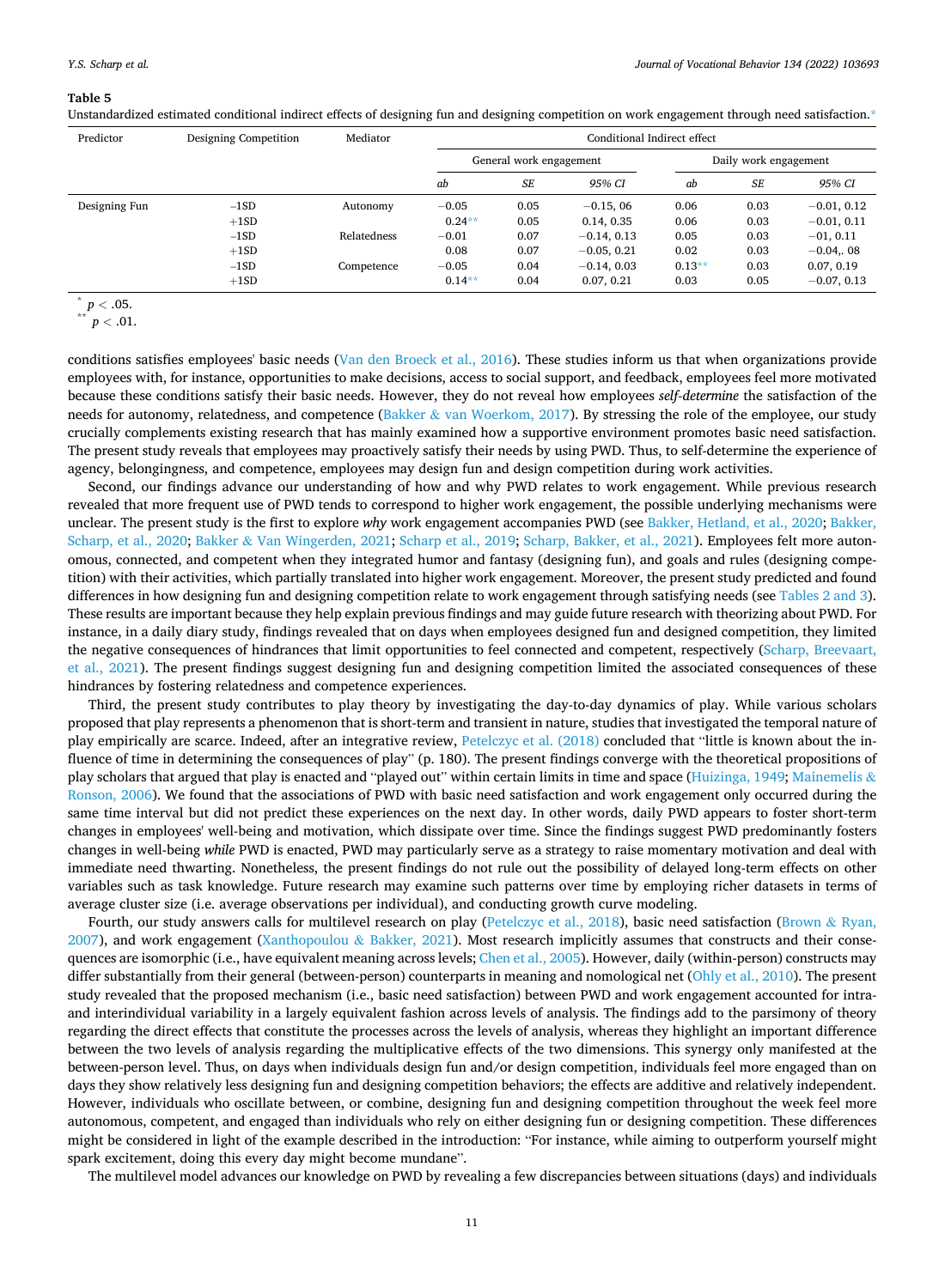(general). The associations between (1) designing fun and competence experiences, (2) designing competition and autonomy experiences, and (3) relatedness experiences and work engagement, were not isomorphic. First, when we compared differences between situations, designing fun related positively to competence experiences (within-person). Contrastingly, when we compared differences between individuals, designing fun was not related to feeling competent (between-person level). Possibly, using humor and fantasy generated positive feedback, which stimulated competence experiences [\(Mesmer-Magnus et al., 2012\)](#page-14-0); however, individuals may only feel more competent compared to others when they actually develop skills and conquer challenges. Second, while daily designing competition was positively associated with daily volition experiences, general designing competition did not relate to autonomy experiences in general. It is possible that designing competition is enacted for different reasons across levels. SDT suggests general designing competition may represent a form of extrinsically motivated behavior that is internalized, because employees deem the behavior important for self-worth (Deci & [Ryan, 2000](#page-13-0)). Consistently designing competition may reflect a strategy to cope with chronic, high levels of job demands. In this respect, designing competition is done for instrumental reasons and becomes a necessity to maintain performance as opposed to behavior done for the sake of challenge, which would undermine the experience of volition. Indeed, the overall use of designing competition was related to the satisfaction of autonomy when it was used in combination with designing fun, which may reflect a more lighthearted attitude to the self-imposed challenges. Finally, designing fun was not indirectly related to work engagement through relatedness on the between- and within-person level of analysis. This converges with previous propositions that the sense of belongingness plays a relatively distal role in fostering intrinsic motivation compared to volition and competence ex-periences (Deci & [Ryan, 2000\)](#page-13-0). The findings underscore the value of utilizing a multilevel approach when investigating PWD, need satisfaction, and work engagement.

#### *4.2. Strengths, limitations, and avenues for future research*

While the multilevel process model offers an intricate account of the association between PWD and work engagement, several limitations should be acknowledged. First, we measured our focal variables at the same time using self-reports with the same scale anchors, which may raise concerns in terms of common method bias and limits inferences regarding causality [\(Podsakoff, 2003](#page-14-0)). However, since the variables of our study mainly concern private experiences, self-report measures are more appropriate than other types of measures such as ratings by others (Conway & [Lance, 2010\)](#page-13-0). Namely, a third party may have a hard time rating how autonomous or connected an individual feels during a certain workday. Moreover, Beal (2015) argued that alternating scale anchors between measures in daily diary surveys may increase participant burden. We did try to limit method effects in several ways. Namely, we used validated measures and provided evidence for the construct validity of the variables in terms of high reliability coefficients and appropriate factor structures (Conway & [Lance, 2010](#page-13-0)). Additionally, by person-mean centering the within-person variables, we partially corrected for common sources of method bias such as consistency motives, leniency bias, and acquiescence bias ([Beal, 2015](#page-13-0); [Podsakoff, 2003\)](#page-14-0). Finally, we included the lagged associations between variables, which removes the possibility that transient states biased the within-person relationships [\(Gabriel et al., 2019\)](#page-13-0). Future research may further alleviate common method bias by temporally separating measures and collecting other-source data ([Beal, 2015](#page-13-0)). For instance, future research may investigate to what extend PWD manifests in observable (other-rated) work engagement.

Second, while we predicted and found that PWD fluctuates in harmony with need satisfaction and work engagement across days, the present study was unable to demonstrate causal relations. To help disentangle the causal relations between the focal variables, future research may utilize an experimental design and assign participants to three conditions, providing them with training in the use of (1) designing fun, (2) designing competition, or (3) an unassociated strategy. Subsequently, all three groups should perform a set of tasks that vary in terms of their latitude, interpersonal characteristics, and contextual features. This set-up may reveal how designing fun and designing competition strategies cause experiences of autonomy, relatedness, and competence independent of work characteristics. In a similar vein, micro interventions with repeated, daily measurements might be a promising avenue for future research. For instance, research may strengthen causal inferences regarding the associations between PWD, need satisfaction, and work engagement by comparing a group that receives daily reminders or "nudges" to playfully design work activities with a control group that receives no nudges [\(Weintraub et al., 2021\)](#page-14-0). Moreover, such research designs also partially alleviate concerns regarding common method bias.

Although basic need satisfaction fully explained the association between designing fun and work engagement, designing competition was also *directly* related to work engagement — equivalently across levels. These associations suggest the presence of another mechanism. Designing competition refers to the process of cognitively and behaviorally restructuring activities using agonistic play elements such as goals and rules ([Scharp et al., 2019\)](#page-14-0). Through restructuring an activity, employees may reduce the informational quantity and complexity of the activity and thereby promote effort and immersion (Locke & [Latham, 2019;](#page-14-0) [Rheinberg](#page-14-0) & Engeser, [2018\)](#page-14-0). For instance, striving to beat the clock during an activity or segmenting an activity into several "levels", provides a form of structure that enables employees to allocate their cognitive resources to the task at hand — enabling employees to channel their energies and attention. Preliminary support for this proposition comes from daily diary research that shows when activities lack structure or goals such as when there is little work to do, employees may still create engagement and promote performance by designing competition ([Bakker, Hetland, et al., 2020;](#page-13-0) [Scharp, Breevaart, et al., 2021\)](#page-14-0). This proposition warrants further scrutiny.

In a daily diary study, [Scharp, Breevaart, et al. \(2021\)](#page-14-0) showed on days when employees designed fun and designed competition, they limited the negative consequences of conditions that impede the satisfaction of the needs for relatedness and competence, respectively. The present findings explain these results by revealing that designing fun and designing competition promote relatedness and competence experiences. Taken together, our research suggests employees may also initiate PWD to deal with conditions that increase feelings of heteronomy (i.e., sense of being controlled). In other words, on days when work impedes the satisfaction of the need for autonomy, employees may protect their sense of volition by designing fun and designing competition. However, the present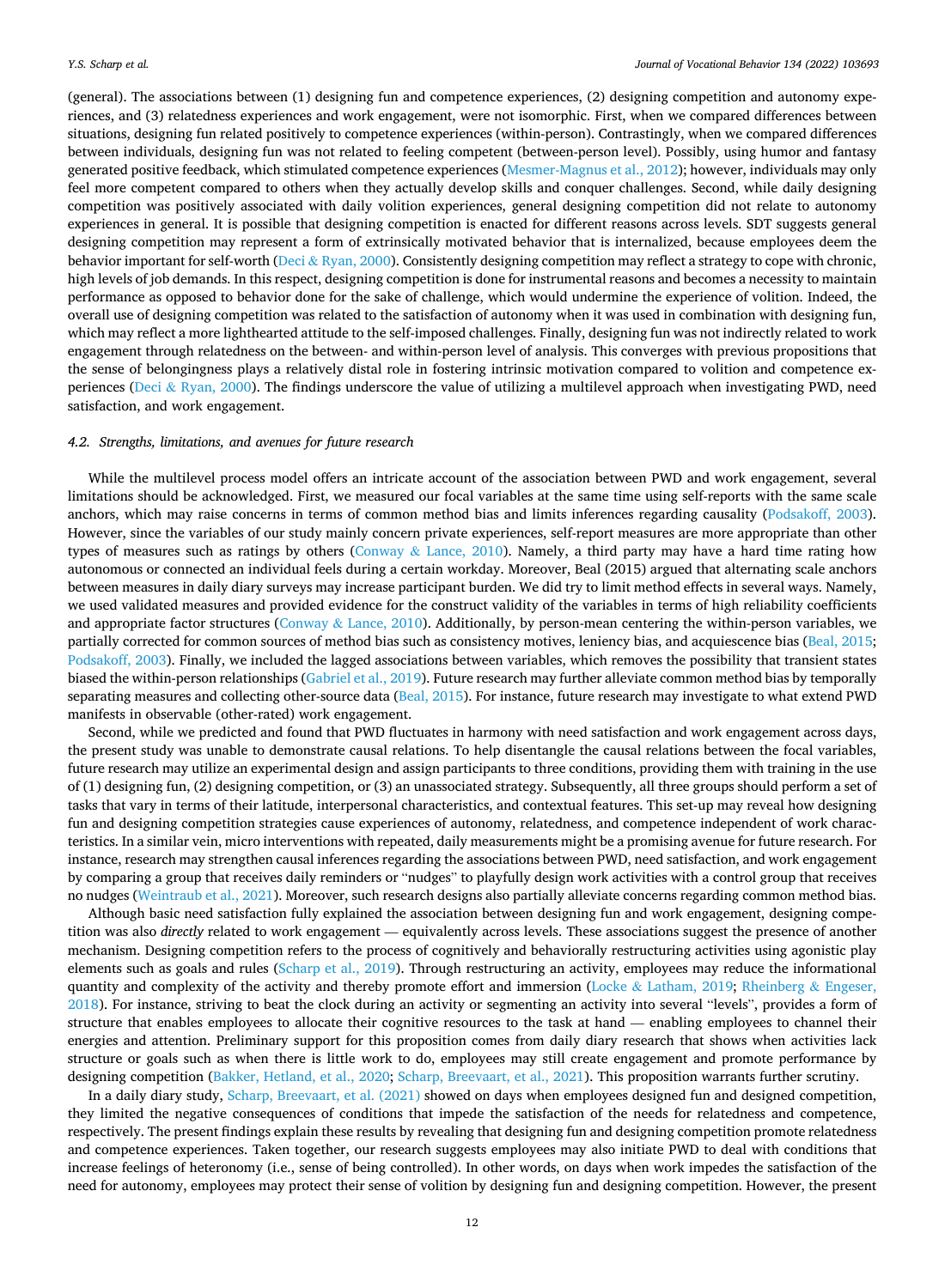<span id="page-12-0"></span>findings suggest that when we compare individuals (between-person level), designing fun may represent a more effective strategy to protect the experience of volition and self-direction than designing competition. Therefore, future research may investigate how PWD interacts with conditions that increase a sense of heteronomy.

Finally, the present study investigated PWD, i.e., a bottom-up approach to use play to redesign work activities. Future research may investigate how PWD is influenced by top-down play initiatives (e.g., gamification, playful leadership) that aim to integrate play with work. Top-down initiatives that aim to harness the power of play such as gamification (i.e., integrating game elements with non-game contexts; [Deterding et al., 2011](#page-13-0)) differ from PWD in terms of the agent of change and how they achieve change. PWD is self-initiated and describes employees promoting change by approaching and performing their work in a playful fashion, whereas top-down play initiatives are introduced by others and generally promote change by modifying the work environment. For instance, organizations may gamify human resource systems ([Silic et al., 2020\)](#page-14-0) or introduce playful cues during meetings ([West et al., 2016\)](#page-14-0). Since intrinsic motivation is a core component of play, we predict that the perceived authenticity of these initiatives determines to what extent they will amplify or undermine the motivational potential of PWD. Specifically, top-down play initiatives may especially be effective when they are considered genuine and involve voluntary participation, whereas initiatives that are considered to be unauthentic and exploitive may undermine PWD and instead foster cynicism ([Fleming, 2005\)](#page-13-0).

#### *4.3. Practical implications*

The present findings suggest employees may proactively satisfy their basic needs and cultivate work engagement by playfully designing work activities. Although organizations may facilitate this process by implementing interventions that teach employees to identify and act on play opportunities during work, it is important to note that PWD is a complementary technique to enhance wellbeing. Therefore, top-down job design initiatives remain an essential approach to fostering need satisfaction and work engagement. Moreover, when organizations sanction play, they may undermine the potential benefits of PWD ([Fleming, 2005](#page-13-0)). Indeed, play theory suggests that intrinsic motivation represents a fundamental component of play [\(Huizinga, 1949](#page-13-0); Mainemelis & [Ronson, 2006\)](#page-14-0). Hence, organizations should foster PWD complementary to top-down initiatives to optimize job conditions and participation in PWD courses or workshops should be voluntary.

Interventions that aim to facilitate the use of PWD may focus on creating knowledge and awareness of PWD to develop their "skill" in playfully designing work in several ways. First, interventions may include lectures or reading material about PWD. Exposure to such lectures and material may help participants recognize and act on potential play opportunities during work. Second, participants should have the opportunity to exchange past PWD experiences. By exchanging past experiences, participants reflect on their own experiences and learn from others' examples. Third, to consolidate the newly learned knowledge, interventions should provide PWD exercises such as identifying and mapping work activities that thwart or nurture basic needs and developing PWD strategies accordingly. For instance, research suggests that employees may especially benefit from specific forms of PWD during certain circumstances ([Scharp, Breevaart,](#page-14-0) [et al., 2021\)](#page-14-0). Finally, participants may formulate specific goals regarding when, where, and how to implement PWD. Formulating such plans may increase the probability of moving from theory to practice.

# *4.4. Conclusion*

The present study provides an analysis of how playful work design promotes work engagement and underscores the multilevel nature of this process. We expanded SDT by arguing and finding that designing fun and designing competition relate to work engagement through satisfying the need for autonomy, relatedness, and competence. In addition, we revealed how this mechanism differs for designing fun and designing competition, and between individuals and across days. These findings suggest that employees may proactively satisfy their needs and foster work engagement through playful work design. In other words, when employees play during work, they may "self-determine" their functioning and well-being.

#### **CRediT authorship contribution statement**

**Yuri S. Scharp**: Conceptualization, Writing, Methodology, Investigation, Formal analysis. **Arnold B. Bakker**: Conceptualization, Writing, Methodology. **Kimberley Breevaart**: Conceptualization, Writing, Methodology.

### **Declaration of competing interest**

The authors declare that they have no known competing financial interests or personal relationships that could have appeared to influence the work reported in this paper.

We thank Thijs van Burk, Quinty van Dijk, and Pim Vader for their help with data collection.

#### **References**

Antonakis, J., Bastardoz, N., & Rönkkö, M. (2021). On ignoring the random effects assumption in multilevel models: Review, critique, and recommendations. *Organizational Research Methods, 24*, 443–483.<https://doi.org/10.1177/1094428119877457>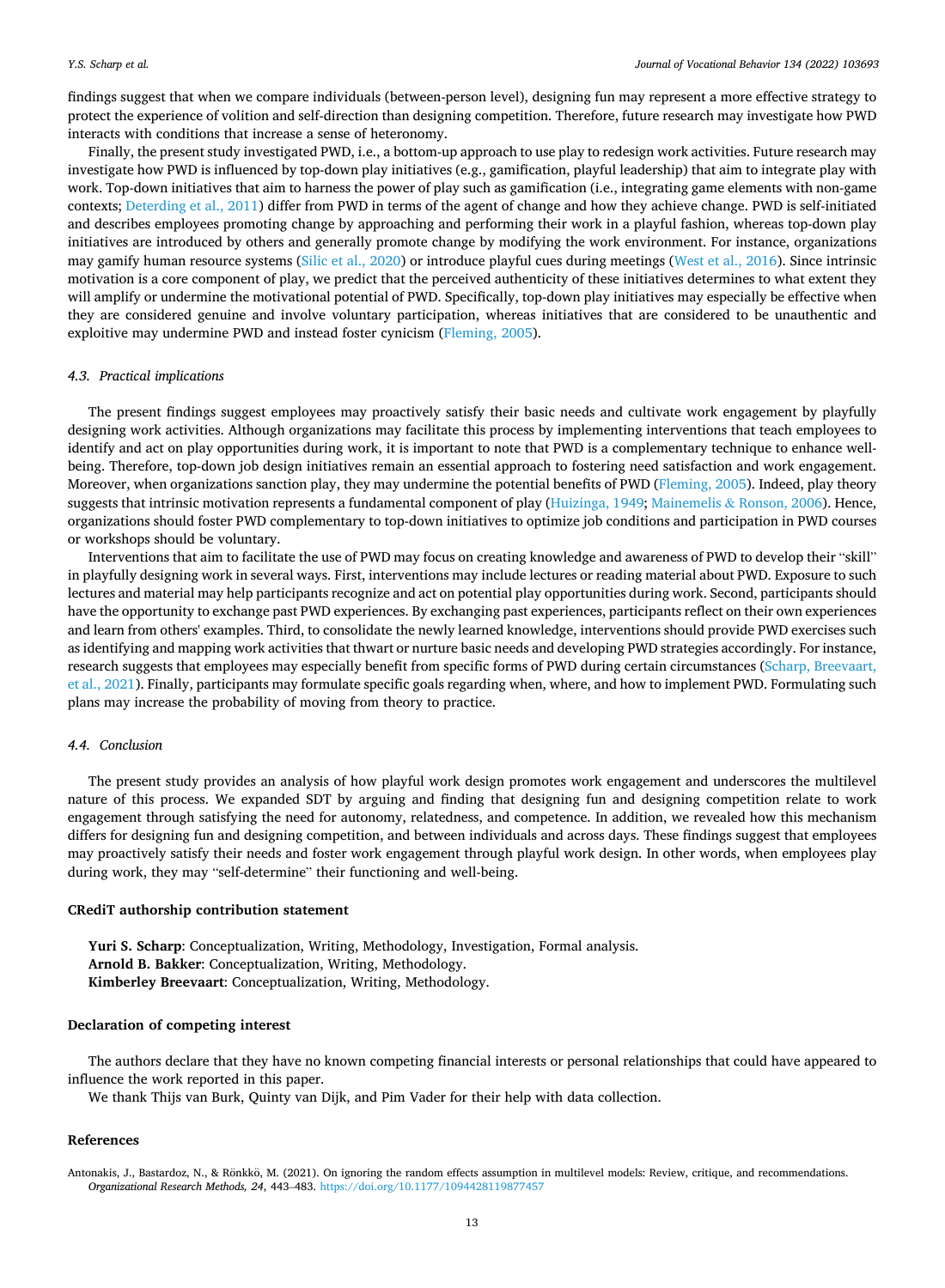<span id="page-13-0"></span>Bakker, A. B., Hetland, J., Olsen, O. K., Espevik, R., & De Vries, J. D. (2020). Job crafting and playful work design: Links with performance during busy and quiet days. *Journal of Vocational Behavior, 122*, Article 103478. <https://doi.org/10.1016/j.jvb.2020.103478>

Bakker, A. B., & Oerlemans, W. G. (2019). Daily job crafting and momentary work engagement: A self-determination and self-regulation perspective. *Journal of Vocational Behavior, 112*, 417–430.<https://doi.org/10.1016/j.jvb.2018.12.005>

Bakker, A. B., Scharp, Y. S., Breevaart, K., & De Vries, J. D. (2020). Playful work design: Introduction of a new concept. *The Spanish Journal of Psychology, 23*, 1–6. <https://doi.org/10.1017/SJP.2020.20>

Bakker, A. B., & Schaufeli, W. B. (2008). Positive organizational behavior: Engaged employees in flourishing organizations. *Journal of Organizational Behavior, 29*, 147–154. <https://doi.org/10.1002/job.515>

Bakker, A. B., & Van Wingerden, J. (2021). Rumination about COVID-19 and employee well-being: The role of playful work design. *Canadian Psychology, 62*, 73–79. <https://doi.org/10.1037/cap0000262>

Bakker, A. B., & van Woerkom, M. (2017). Flow at work: A self-determination perspective. *Occupational Health Science, 1*, 47–65. [https://doi.org/10.1007/s41542-](https://doi.org/10.1007/s41542-017-0003-3) [017-0003-3](https://doi.org/10.1007/s41542-017-0003-3) 

- Baumeister, R. F., & Leary, M. R. (1995). The need to belong: Desire for interpersonal attachments as a fundamental human motivation. *Psychological Bulletin, 117*, 497–529. <https://doi.org/10.1037/0033-2909.117.3.497>
- Beal, D. J. (2015). ESM 2.0: State of the art and future potential of experience sampling methods in organizational research. *Annual Review of Organizational Psychology and Organizational Behavior, 2*, 383–407.<https://doi.org/10.1146/annurev-orgpsych-032414-111335>
- Bindl, U. K., Unsworth, K. L., Gibson, C. B., & Stride, C. B. (2019). Job crafting revisited: Implications of an extended framework for active changes at work. *Journal of Applied Psychology, 104*, 605–628. <https://doi.org/10.1037/apl0000362>
- Breevaart, K., Bakker, A. B., Demerouti, E., & Hetland, J. (2012). The measurement of state work engagement. *European Journal of Psychological Assessment, 28*, 305–312. <https://doi.org/10.1027/1015-5759/a000111>
- [Brown, K. W., & Ryan, R. M. \(2007\). Multilevel modeling of motivation: A self-determination theory analysis of basic psychological needs. In A. D. Ong, & M. van](http://refhub.elsevier.com/S0001-8791(22)00004-5/rf202201282340093430) Dulmen (Eds.), *[Handbook of methods in positive psychology](http://refhub.elsevier.com/S0001-8791(22)00004-5/rf202201282340093430)* (pp. 530–541). Oxford University Press.
- Celestine, N. A., & Yeo, G. (2021). Having some fun with it: A theoretical review and typology of activity-based play-at-work. *Journal of Organizational Behavior, 42*, 252–268. <https://doi.org/10.1002/job.2444>
- Chan, D. (1998). Functional relations among constructs in the same content domain at different levels of analysis: A typology of composition models. *Journal of Applied Psychology, 83*, 234–246. <https://doi.org/10.1037/0021-9010.83.2.234>

Chen, G., Bliese, P. D., & Mathieu, J. E. (2005). Conceptual framework and statistical procedures for delineating and testing multilevel theories of homology. *Organizational Research Methods, 8*, 375–409. <https://doi.org/10.1177/2F1094428105280056>

Cohen, J. (1988). *Statistical power analysis for the behavioral sciences* ((2nd ed.).). Hillsdale, NJ: Lawrence Erlbaum.<https://doi.org/10.4324/9780203771587>

Conway, J. M., & Lance, C. E. (2010). What reviewers should expect from authors regarding common method bias in organizational research. *Journal of Business and Psychology, 25*, 325–334. <https://doi.org/10.1007/s10869-010-9181-6>

Cortina, J. M. (1993). What is coefficient alpha? An examination of theory and applications. *Journal of Applied Psychology, 78*, 98–104. [https://doi.org/10.1037/0021-](https://doi.org/10.1037/0021-9010.78.1.98) [9010.78.1.98](https://doi.org/10.1037/0021-9010.78.1.98) 

Crawford, S. A., & Caltabiano, N. J. (2011). Promoting emotional well-being through the use of humour. *The Journal of Positive Psychology, 6*, 237–252. [https://doi.](https://doi.org/10.1080/17439760.2011.577087) [org/10.1080/17439760.2011.577087](https://doi.org/10.1080/17439760.2011.577087)

Csikszentmihalyi, M. (1975). *[Beyond boredom and anxiety: Experiencing flow in work and play](http://refhub.elsevier.com/S0001-8791(22)00004-5/rf202201282340327199)* ((2nd ed.)). Jossey Bass.

# [DeCharms, R. \(1968\).](http://refhub.elsevier.com/S0001-8791(22)00004-5/rf202201282340383609) *Personal causation*. Academic Press.

- Deci, E. L., Olafsen, A. H., & Ryan, R. M. (2017). Self-determination theory in work organizations: The state of a science. *Annual Review of Organizational Psychology and Organizational Behavior, 4*, 19–43. <https://doi.org/10.1146/annurev-orgpsych-032516-113108>
- Deci, E. L., & Ryan, R. M. (1980). The empirical exploration of intrinsic motivational processes. In L. Berkowitz (Ed.), *Advances in experimental social psychology* (Vol. 13, pp. 39–80). Academic Press. [https://doi.org/10.1016/S0065-2601\(08\)60130-6](https://doi.org/10.1016/S0065-2601(08)60130-6).
- Deci, E. L., & Ryan, R. M. (2000). The" what" and" why" of goal pursuits: Human needs and the self-determination of behavior. *Psychological Inquiry, 11*, 227–268. [https://doi.org/10.1207/S15327965PLI1104\\_01](https://doi.org/10.1207/S15327965PLI1104_01)
- Deci, E. L., & Vansteenkiste, M. (2004). Self-determination theory and basic need satisfaction: Understanding human development in positive psychology. *Ricerche di Psicologia, 27*, 23–40. [https://doi.org/10.1016/S0065-2601\(08\)60130-6](https://doi.org/10.1016/S0065-2601(08)60130-6)
- Demerouti, E., & Rispens, S. (2014). Improving the image of student-recruited samples: A commentary. *Journal of Occupational and Organizational Psychology, 87*, 34–41.<https://doi.org/10.1111/joop.12048>
- Deterding, S., Dixon, D., Khaled, R., & Nacke, L. (2011). From game design elements to gamefulness: Defining "gamification.". In *Proceedings of the 15th International Academic MindTrek Conference: Envisioning Future Media Environments* (pp. 9–15). MindTrek. [https://doi.org/10.1145/2181037.2181040.](https://doi.org/10.1145/2181037.2181040)
- Dettmers, J., Wendt, C., & Biemelt, J. (2020). Already exhausted when arriving at work? A diary study of morning demands, start-of-work-day fatigue and job performance and the buffering role of temporal flexibility. *European Journal of Work and Organizational Psychology, 29*, 809–821. [https://doi.org/10.1080/](https://doi.org/10.1080/1359432X.2020.1810666) [1359432X.2020.1810666](https://doi.org/10.1080/1359432X.2020.1810666)
- Donaldson, S. I., Lee, J. Y., & Donaldson, S. I. (2019). Evaluating positive psychology interventions at work: A systematic review and meta-analysis. *International Journal of Applied Positive Psychology, 4*, 113–134. <https://doi.org/10.1007/s41042-019-00021-8>
- Fleming, P. (2005). Workers' playtime? Boundaries and cynicism in a "culture of fun" program. *The Journal of Applied Behavioral Science, 41*, 285–303. [https://doi.](https://doi.org/10.1177/0021886305277033) [org/10.1177/0021886305277033](https://doi.org/10.1177/0021886305277033)
- Gabriel, A. S., Podsakoff, N. P., Beal, D. J., Scott, B. A., Sonnentag, S., Trougakos, J. P., & Butts, M. M. (2019). Experience sampling methods: A discussion of critical trends and considerations for scholarly advancement. *Organizational Research Methods, 22*, 969–1006.<https://doi.org/10.1177/1094428118802626>
- Geldhof, G. J., Preacher, K. J., & Zyphur, M. J. (2014). Reliability estimation in a multilevel confirmatory factor analysis framework. *Psychological Methods, 19*, 72–91. <https://doi.org/10.1037/a0032138>
- Hackman, J. R., & Oldham, G. R. (1976). Motivation through the design of work: Test of a theory. *Organizational Behavior and Human Performance, 16*, 250–279. [https://doi.org/10.1016/0030-5073\(76\)90016-7](https://doi.org/10.1016/0030-5073(76)90016-7)
- Honeycutt, J. M., Edwards, R., & Zagacki, K. S. (1989). Using imagined interaction features to predict measures of self-awareness: Loneliness, locus of control, selfdominance, and emotional intensity. *Imagination, Cognition and Personality, 9*, 17–31. <https://doi.org/10.2190/2F02L8-1GMP-JV5C-JQ7X>
- Honeycutt, J. M., & Keaton, S. A. (2012). Imagined interactions and personality preferences as predictors of relationship quality. *Imagination, Cognition and Personality, 32*, 3–21. <https://doi.org/10.2190/2FIC.32.1.b>

Huizinga, J. (1949). *[Homo ludens: A study of the play-element in culture](http://refhub.elsevier.com/S0001-8791(22)00004-5/rf202201282342020621)*. Routledge & Kegan Paul.

- King, G., & Roberts, M. E. (2015). How robust standard errors expose methodological problems they do not fix, and what to do about it. *Political Analysis, 23*, 159–179. <https://doi.org/10.1093/pan/mpu015>
- Kolb, A. Y., & Kolb, D. A. (2005). Learning styles and learning spaces: Enhancing experiential learning in higher education. *Academy of Management Learning & Education, 4*, 193–212. <https://doi.org/10.5465/amle.2005.17268566>
- [Kozlowski, S. W. J., & Klein, K. J. \(2000\). A multilevel approach to theory and research in organizations: Contextual, temporal, and emergent processes. In K. J. Klein,](http://refhub.elsevier.com/S0001-8791(22)00004-5/rf0520) & S. W. J. Kozlowski (Eds.), *[Multilevel theory, research, and methods in organizations: Foundations, extensions, and new directions](http://refhub.elsevier.com/S0001-8791(22)00004-5/rf0520)* (pp. 3–90). Jossey-Bass.
- Laurence, G. A. (2010). *[Workaholism and expansion and contraction oriented job crafting: The moderating effects of individual and contextual factors](http://refhub.elsevier.com/S0001-8791(22)00004-5/rf202201282342186593)*. Syracuse University. [Unpublished doctoral dissertation.](http://refhub.elsevier.com/S0001-8791(22)00004-5/rf202201282342186593)
- Lazazzara, A., Tims, M., & De Gennaro, D. (2020). The process of reinventing a job: A meta–synthesis of qualitative job crafting research. *Journal of Vocational Behavior, 116*, Article 103267.<https://doi.org/10.1016/j.jvb.2019.01.001>
- Little, T. D., Cunningham, W. A., Shahar, G., & Widaman, K. F. (2002). To parcel or not to parcel: Exploring the question, weighing the merits. *Structural Equation Modeling, 9*, 151–173. [https://doi.org/10.1207/S15328007SEM0902\\_1](https://doi.org/10.1207/S15328007SEM0902_1)